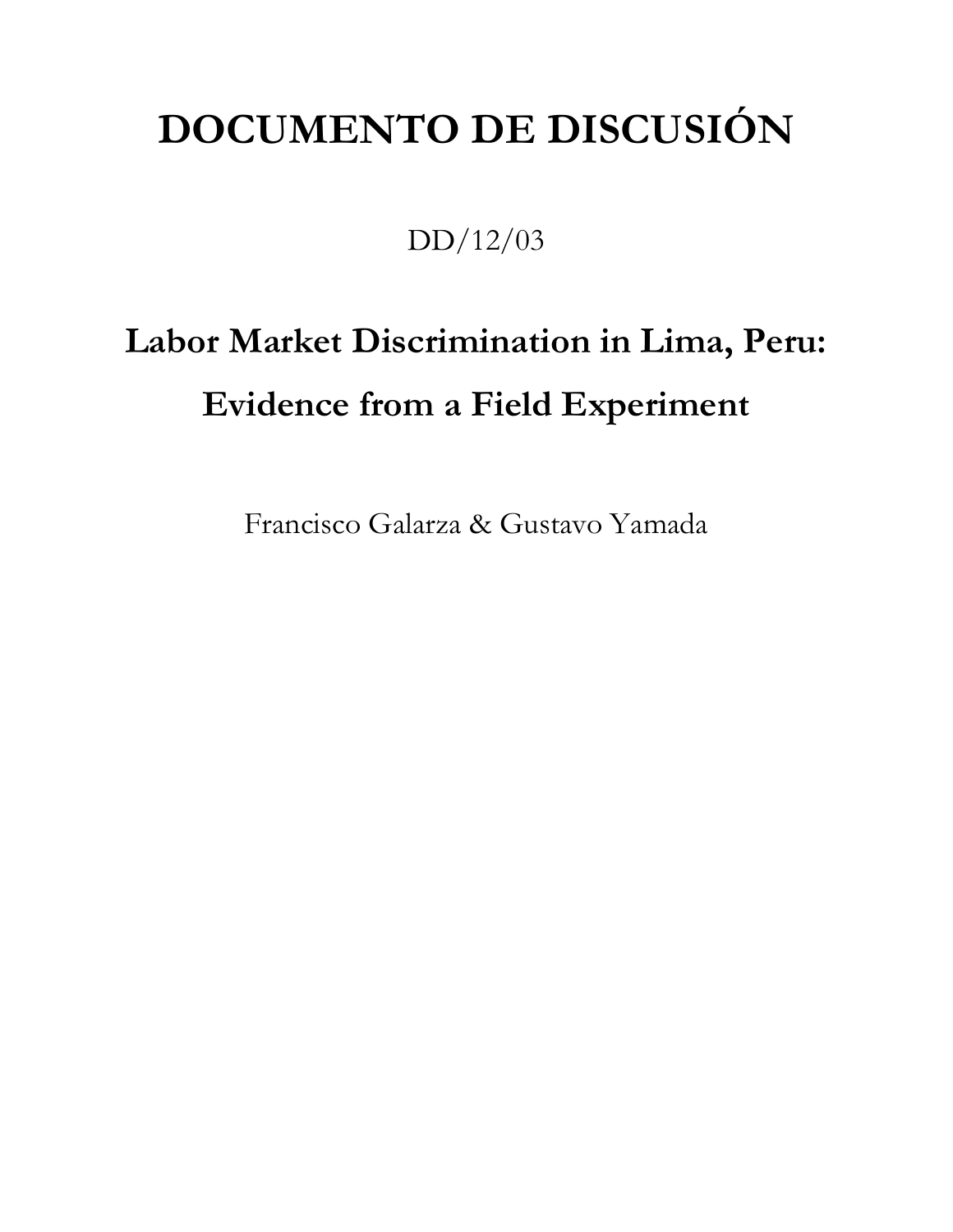

© 2012 Centro de Investigación de la Universidad del Pacífico DD/12/03

#### **Documento de Discusión**

#### **Labor Market Discrimination in Lima, Peru: Evidence from a Field Experiment**

**Francisco Galarza & Gustavo Yamada**

June 26, 2012

#### **Abstract**

Latin America is seen as a highly discriminatory society. However, such a common belief appears not to be based on strong empirical evidence (Chong and Ñopo, 2007). This paper exploits novel experimental data gathered to identify the existence of discrimination in the labor market of Lima, Peru, a fast-growing country where much anecdotal evidence suggests the presence of discriminatory practices at many instances of daily life. Focusing on two dimensions, sex (female/male) and surnames (indigenous/white), we sent 4,820 fictitious and equivalent CVs in response to 1,205 real job vacancies advertised in an important Peruvian newspaper. We randomly allocated indigenous and white surnames across CVs sent in application to professional, technical, and unskilled jobs. Overall, we find that males receive 20 percent more callbacks than females, and whites receive 80 percent more calls than indigenous applicants. Within job categories, we find sexual discrimination only in unskilled jobs, while discrimination against indigenous is verified across all job categories. There are no statistically significant differences in the time to receive a phone call among male/female, and white/indigenous applicants.

**Keywords**: discrimination, experimental economics, audit studies.

**JEL** classification codes: C93, J71.

**Corresponding author**: Francisco Galarza (galarza\_fb@up.edu.pe). Av. Sánchez Cerro 2141, Jesús María, Lima, Perú. T: (51-1) 219-0100, Ext. 2338.

**Acknowledgments**: We thank Roberto Asmat, José Bacigalupo, José Andrée Camarena, Lajos Kossuth, Alexandra Málaga and André Miranda for their valuable research assistance. We are grateful to Liuba Kogan for her advice and assistance during several stages of the research. The financial support from the Ford Foundation is gratefully acknowledged. The views expressed in the paper are those of the authors only.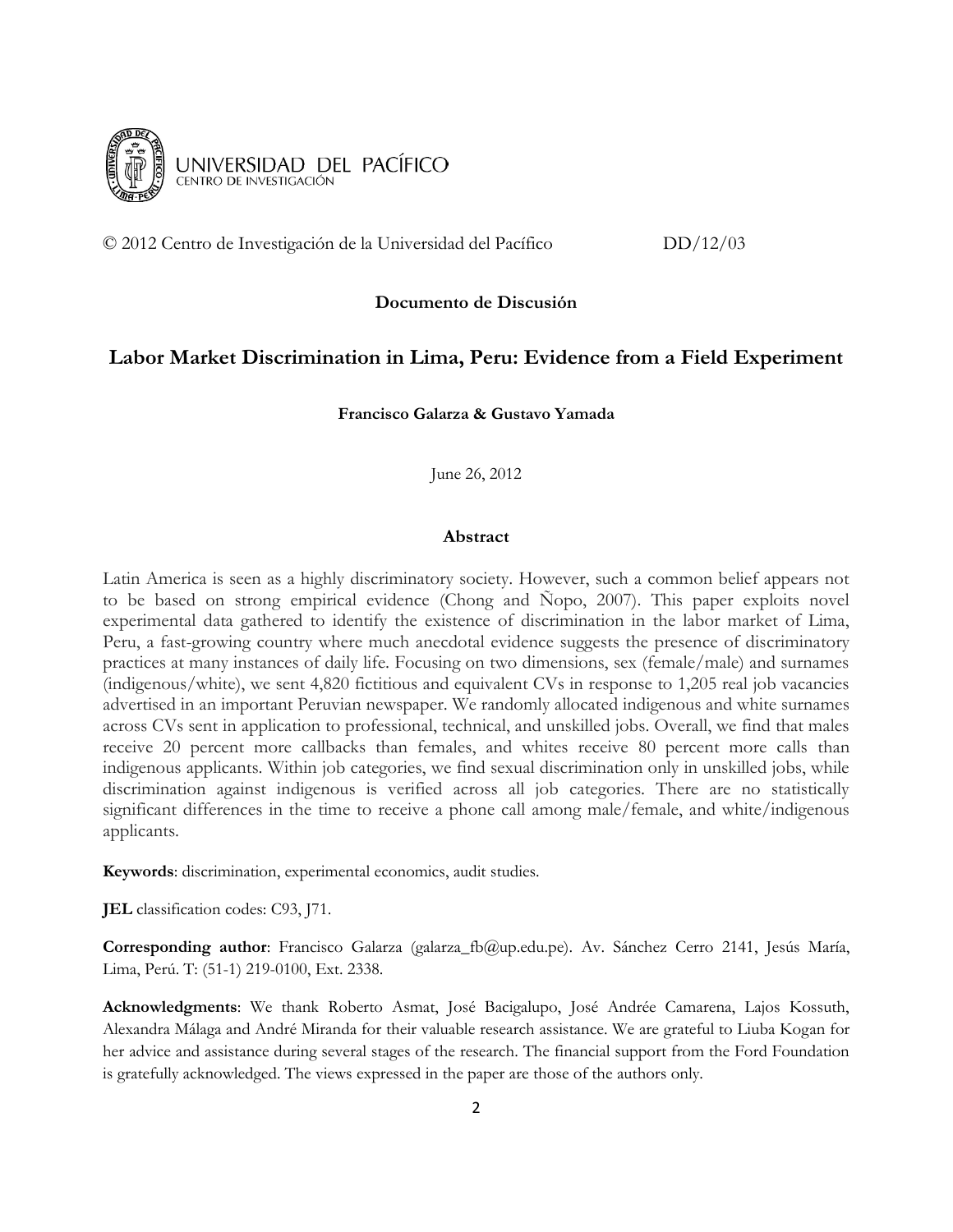## **CONTENT**

| 4.5 Answering the Calls and Information Registered from Companies 14  |  |
|-----------------------------------------------------------------------|--|
|                                                                       |  |
|                                                                       |  |
| 5.2. The Physical Appearance Index: Differences by Sex and Surname 16 |  |
|                                                                       |  |
|                                                                       |  |
|                                                                       |  |
|                                                                       |  |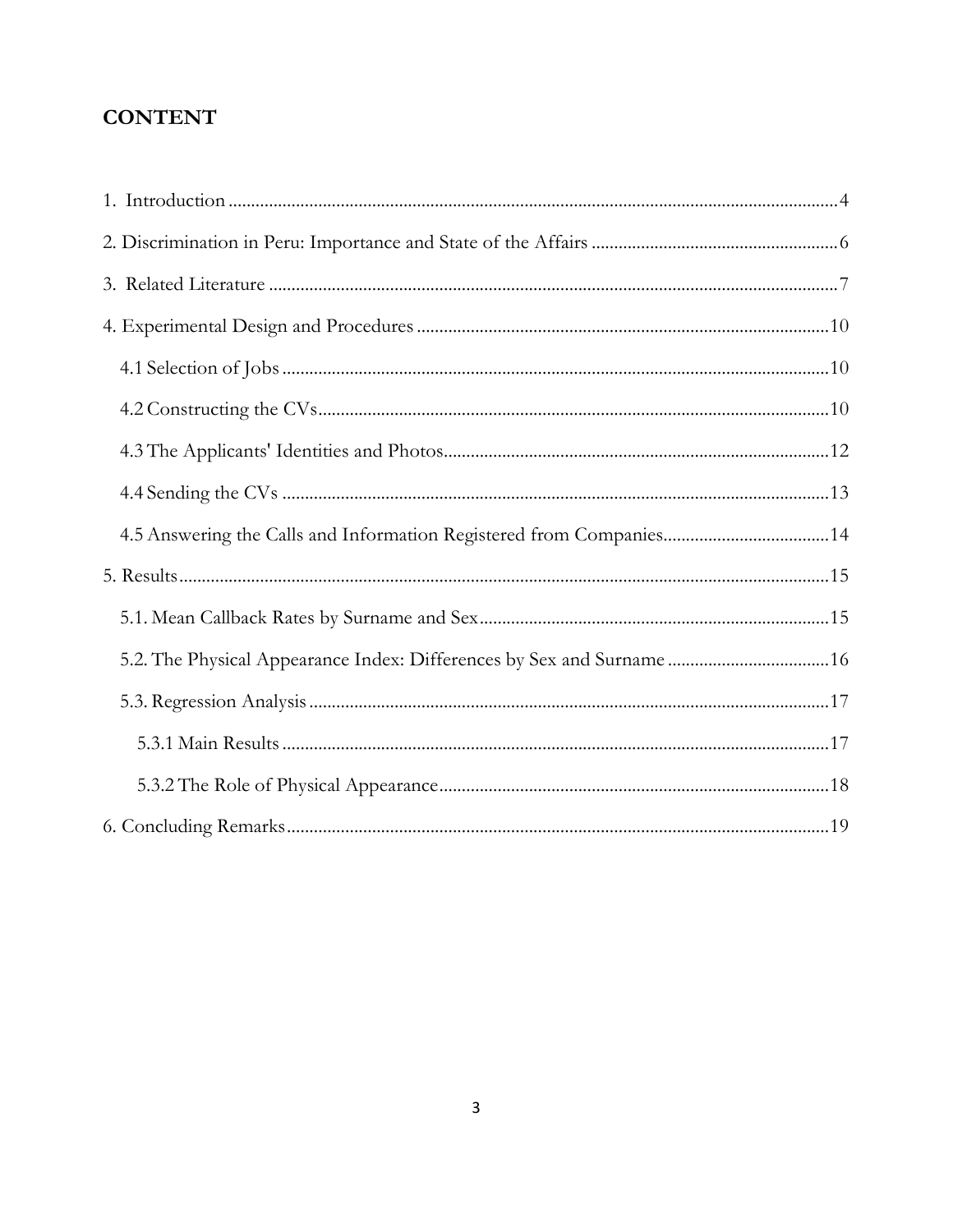#### <span id="page-3-0"></span>**1. Introduction**

There is a wide perception in Latin America that discriminatory practices happen at several levels, although there is no strong statistical evidence to support such common belief (Chong y Ñopo, 2007). With a renewed commitment towards social inclusion in the provision of public services and assistance, the current Peruvian government is designing policies to promote that everyone benefits from the sustained economic progress.

Another factor that makes Peru distinct is the long and complex process of *mestizaje* we experienced from the beginning of the colonial era, in the sixteenth century. This *mestizaje* is reflected in a wide racial spectrum which, unlike other countries, makes it complicated to classify a person in a specific racial category, since the veins of a considerable proportion of the population carry blood from many nationalities. This diversity makes the analysis of potential racial discrimination difficult, an obstacle that we address by using the origin of the surnames as a proxy variable for race, as we explain later on.

A first approximation commonly used to pinpoint different racial groups comes from census data. Unfortunately, the latest census statistics only contain information about the mother tongue learned in childhood, which is used as a rough indicator of indigenous origin. According to the 2007 Peruvian Census of Population and Housing, out of the 24.7 million people older than five years, 83.9 percent learned Spanish in their childhood, while 13.2 percent learned Quechua, 1.8 percent learned Aimara, 0.9 percent learned other native language, and 0.2 percent learned a foreign language.

On the other hand, self-perception statistics obtained from the National Household Survey (ENAHO) 2009 report that 31 percent of the household heads deem to have a Quechua origin 1 4 percent of them claim to be Aimara, 2 percent to be of Amazonian origin, 2 percent an African descendant, 5 percent to be white, 52 percent claim to be *mestizo*, and 4 percent to belong to other racial group. Similar self-perception data are gathered by the 2011 Americas Barometer (produced by the Latin America Public Opinion Project<sup>2</sup>), which on the basis of self-perception information classifies the Peruvian population as composed of *mestizos* (76 percent), white (6 percent), indigenous (7 percent), and other races (11 percent). Although this type of data is commonly used to distinguish racial groups, it has severe limitations.

In terms of the macroeconomic performance, Peru has attained high growth rates over the last decade. With an annual average Gross Domestic Product (GDP) growth rate of 5.7 percent in 2000-

 $\overline{a}$ 

<sup>&</sup>lt;sup>1</sup> The question in the survey was: "considering your ancestors and customs, you deem your origin to be?".

<sup>2</sup> www.lapopsurveys.org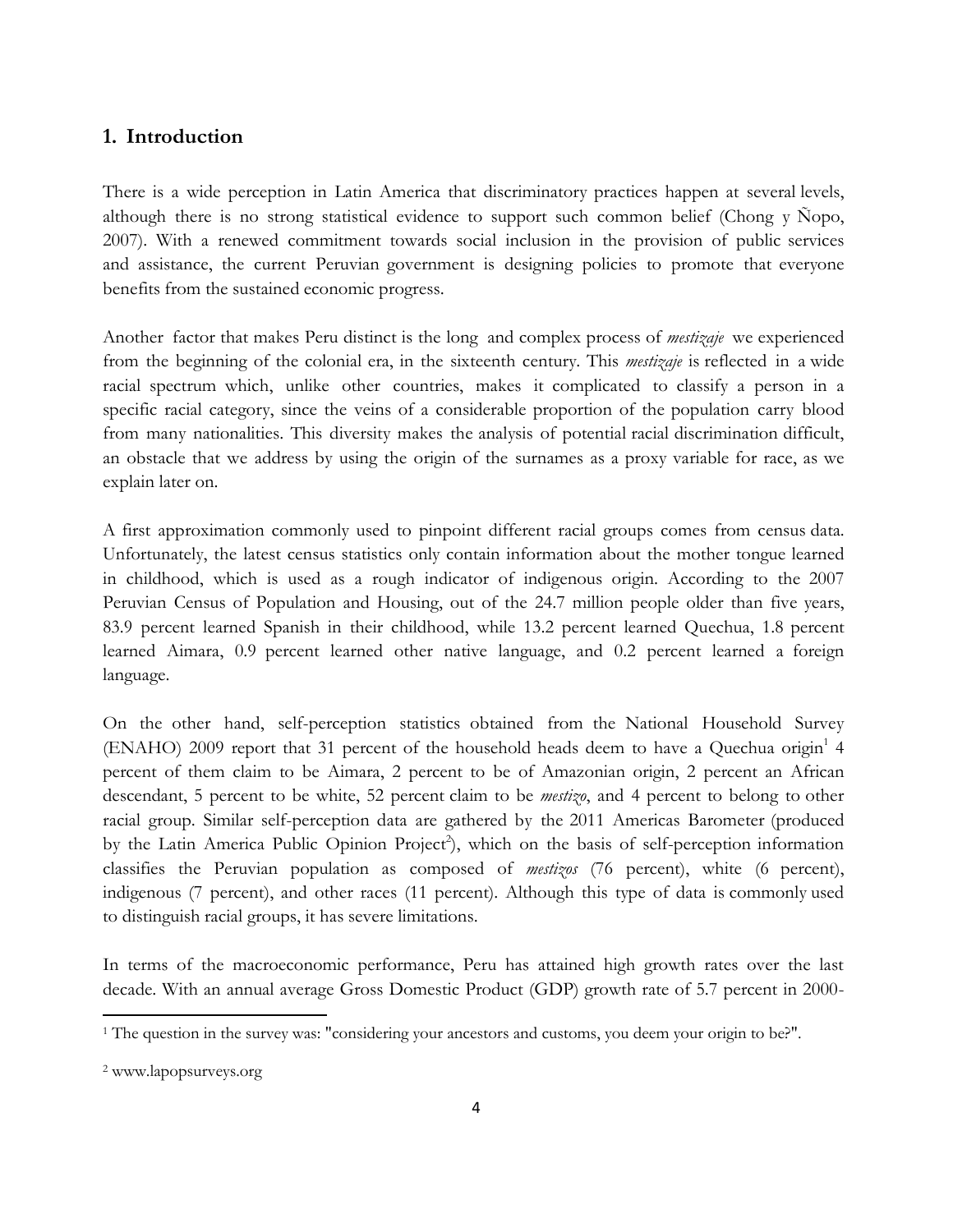2010, Peru ranked second in Latin America. This economic growth has been associated with improvements in several indicators of well-being, including poverty (from 54.8 percent of the population in 2001 to 31.3 percent in 2010), and chronic malnutrition (from 25.4 percent of the child population in 2000 to 17.9 percent in 2010).

In this context of macroeconomic boom, we have seen a reduction in the open unemployment rate in Metropolitan Lima (from 7.2 percent in 2001 to 6.1 percent in 2009), as well as in the underemployment rate (from 39 percent to 34 percent in similar period), one would expect that employers will look primarily at the qualifications of job applicants when making hiring decisions, given the increased competition in labor demand. Besides being the capital city of Peru, Lima explains a bit less than half of its GDP and concentrates 35.2 percent of its total labor force (Census data, 2007).

Despite the outstanding macroeconomic indicators, and some improvements in well-being indicators, there are still many people (especially from rural areas) who do not share the benefits of such progress. In fact, opinion surveys show a perception that is in conflict with the existence of a nondiscriminatory, idealistic environment. Thus, the 2011 Report of the Americas Barometer for Peru indicates that 28 percent of the respondents consider to have been discriminated on the grounds of their race (and this rate is eight percentage points higher than the average percent in Latin America). Moreover, 39 percent of the respondents believe that racial discrimination exists.

To which extent does this perception have real foundations? Does it also affect the labor market? And if so, does this perception of discrimination meet up with reality? Those questions can hardly be fully answered with the existing data in Peru, where we do see evidence of wage gaps between male and female workers (Ñopo, 2009), and between predominantly white workers and predominantly indigenous workers (Torero et al., 2003). An experimental study that gets us closer to answering those questions looks at sexual and racial discrimination in Metropolitan Lima (Moreno et al., 2012). In their analysis of three low-skill occupations (salesmen, secretaries, and accounting and administrative assistants), they do not find significant differences in the recruitment rates by sex or race (only in the extremes of the racial spectrum do they find some differences).

This paper investigates the extent to which the smaller share that the indigenous people have in the labor market is due to the employers' discriminatory behavior and not to a lower productivity. We utilize a resume audit methodology to investigate whether companies in Lima, Peru, discriminate against those with an indigenous origin (as captured by their surnames, which unambiguously identify them) and in favor of those with a white origin<sup>3</sup>. We sent fictitious CVs in response to real

 $\overline{a}$ 

<sup>3</sup> Initially, we wanted to include the Afro descendents in our study, but the limited number of surnames that can clearly be identified as Afro-Peruvian prevented us from going further. Estimates of their participation in the labor market indicate that they represent only around 1 percent of the total labor force.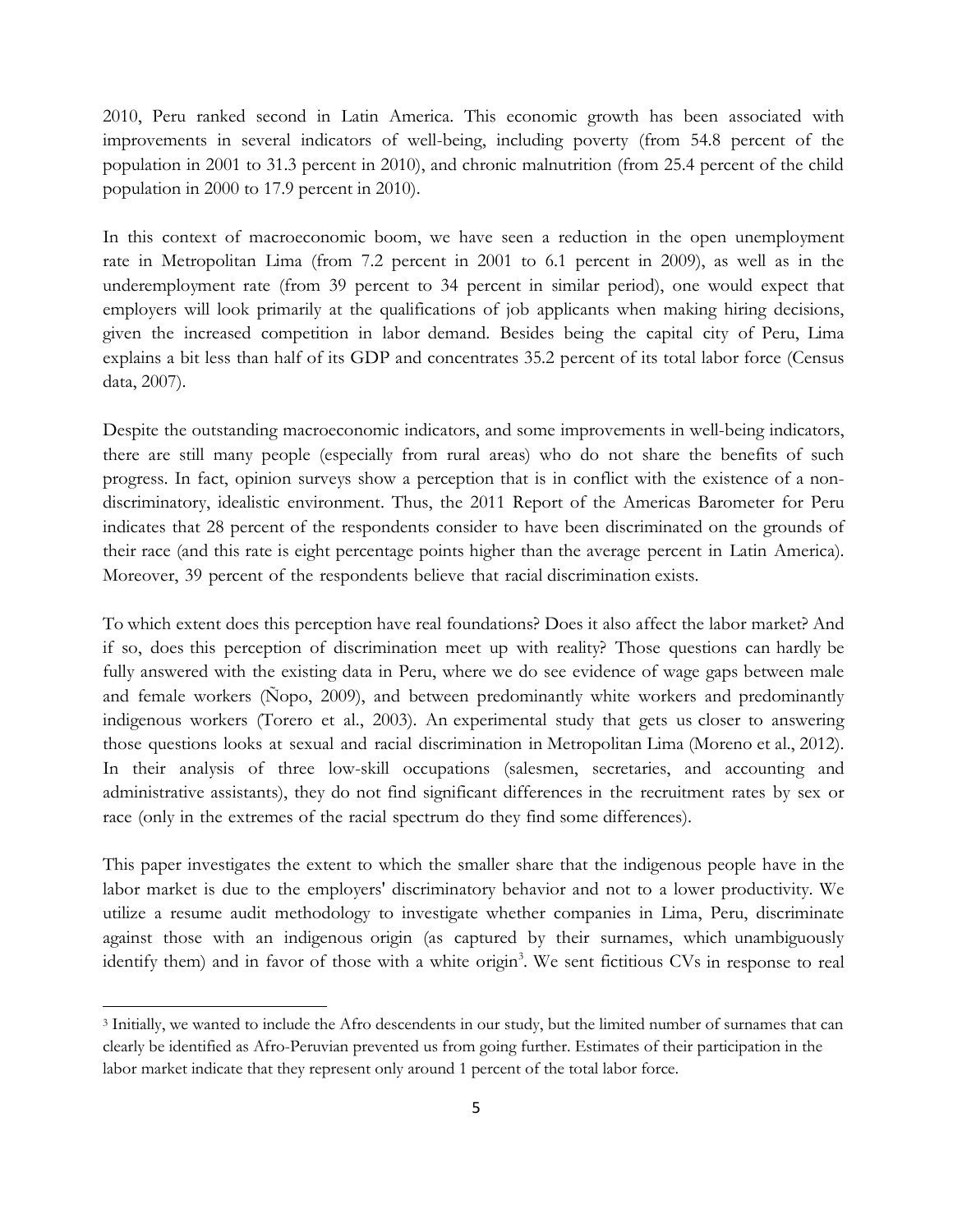vacancy ads weekly published in an important local newspaper. A set of four equivalent CVs (in terms of education and job experience) were sent for each job ad, grouped into three broad categories of employment: professional, technical, and unskilled jobs. All our CVs included photos in an attempt to capture the effect of physical appearance on the callback rates. While the law in Peru prohibits asking CVs with photos, some employers still continue to request them. In addition to providing novel evidence about the existence and extent of labor discrimination in Lima, to the best of our knowledge, the only other resume audit study that includes photos in the CVs is Ruffle and Shtudiner (2010).

Overall, we register a 12.3 percent response rate, and our findings present evidence of racial discrimination against indigenous job candidates across all job categories considered: in order to get an equal chance of being called back, indigenous applicants need to send 80 percent more applications than whites. The magnitude of racial discrimination in the labor market is greater among professional jobs than unskilled and technical jobs. We further detect sexual discrimination in the entire sample of selected jobs, but this finding is not robust across job categories (and only holds for unskilled jobs, for which males get 30 percent more callbacks than females). The results of the effect of physical appearance in the callback rate are nuanced. Looks seem to matter only for professional jobs.

The remainder of the paper is organized as follows. Section 2 provides background information on discrimination in Peru and highlights the importance of investigating this subject in the current macroeconomic context. Section 3 reviews the main related experimental works and places the contribution of our research in this context. Section 4 presents the experimental design and the procedures we followed. Section 5 discusses the main findings of the paper, and the last section concludes.

#### <span id="page-5-0"></span>**2. Discrimination in Peru: Importance and State of the Affairs**

l

Few countries in the world have a population that has not been part of a major process of cultural and genetic *mestizaje<sup>4</sup>* (Kymlicka, 2002). But this process is not homogeneous across societies; on the contrary, each society imagines, measures, and embraces them in a particular way. As a result, identifying a particular racial<sup>5</sup> or ethnic<sup>6</sup> group in any country is far from obvious or easy.

<sup>4</sup> The only mono-national countries would be Iceland, Portugal, South and North Korea (Kymlicka, 2002).

<sup>&</sup>lt;sup>5</sup> The racial features, or race, are marked by several physical characteristics which may include one or more of the following physical markers: skin color, shape and size of the eyes, hair color and texture, and anthropometric characteristics.

<sup>6</sup> Ethnicity is defined by cultural features that may include religion, history, language, values, customs, and traditions.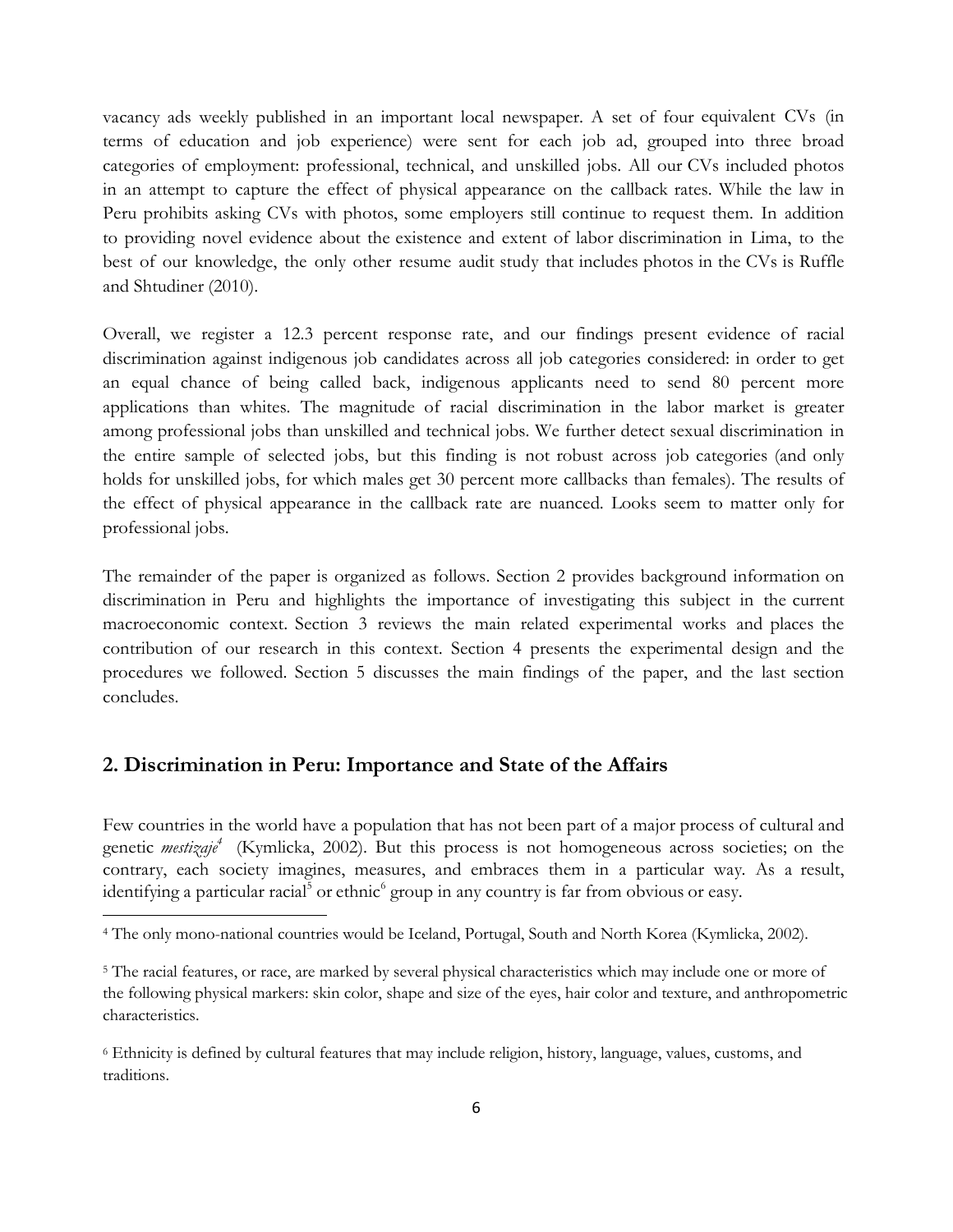To illustrate the complexity of categorizing ethnic or racial groups, Sulmont (2011) surveys several studies on ethnicity and identity conducted in the early 2000s in Peru, and finds that the "indigenous population" may represent between 19.2 and 74.8 percent of the country's population, depending on the criteria used (language, place of birth, race, or a combination of these variables). In accordance with this difficulty to classify racial or ethnic groups in Peru, it is worth to mention that most Peruvians imagine the Amazon native communities as a rather homogeneous population, marked by their original dialects and geographical location. Likewise, the Afro-Peruvian population is classified in racial terms and is identified a minority group, while the Aimara and Quechua population tend to be associated with a combination of poverty and symbolic racism (cultural or linguistic) (Valdivia et al., 2007). On the other hand, the *mestizos* are a vast majority, and whites are part of a racialized category, related to power and wealth.

Most of the social sciences research about race in Peru has taken the form of history studies that traces racism back to our colonial heritage. Few other studies from economics use the official data (typically self-perception) to examine racial wage gaps, and there is even less ethnographic or experimental research. The questions that underlie the empirical works carried out in Peru aim at understanding whether the Peruvian *mestizaje* has gradually blurred the racial discrimination, or whether racism have been displaced by socioeconomic discrimination as the primary form of discrimination. Or whether, ultimately, the various forms of exclusion (political, economic, social, or cultural) are more important than racial discrimination in defining the social relations in the country.

#### <span id="page-6-0"></span>**3. Related Literature**

 $\overline{\phantom{a}}$ 

Starting with the seminal work of Becker (1957) on segmented markets, the analysis of the existence and implications of labor discrimination has been a recurrent topic in economics<sup>7</sup> and other social sciences, such as sociology and anthropology. Becker analyzed the existence of tastebased discrimination, which arises when the discriminating agent (e.g., a seller or an employer) considers unpleasant that a particular group (from a certain race, age cohort, sex, or religious inclination) enjoys the same conditions as other groups. In this case, the sole interaction with the individuals of the discriminated group increases the disutility of the seller or employer.

An alternative theory of discrimination is statistical discrimination<sup>8</sup>, originally examined by Phelps (1972) and Arrow (1973). Applied to the labor market, this type of discrimination occurs when two job applicants with similar qualifications and skills (i.e., similar human capital), suitable for a given occupation, receive different job offers, or earn different wages when they are already

<sup>7</sup> For a well-informed discussion on the subject, consult Altonji and Blank (1999) and Heckman (1998).

<sup>8</sup> Distinguishing statistical discrimination from taste-based discrimination is difficult. See Levitt (2004), List (2004), and Moser (2008) to review examples of how to achieve the identification of one or another theory.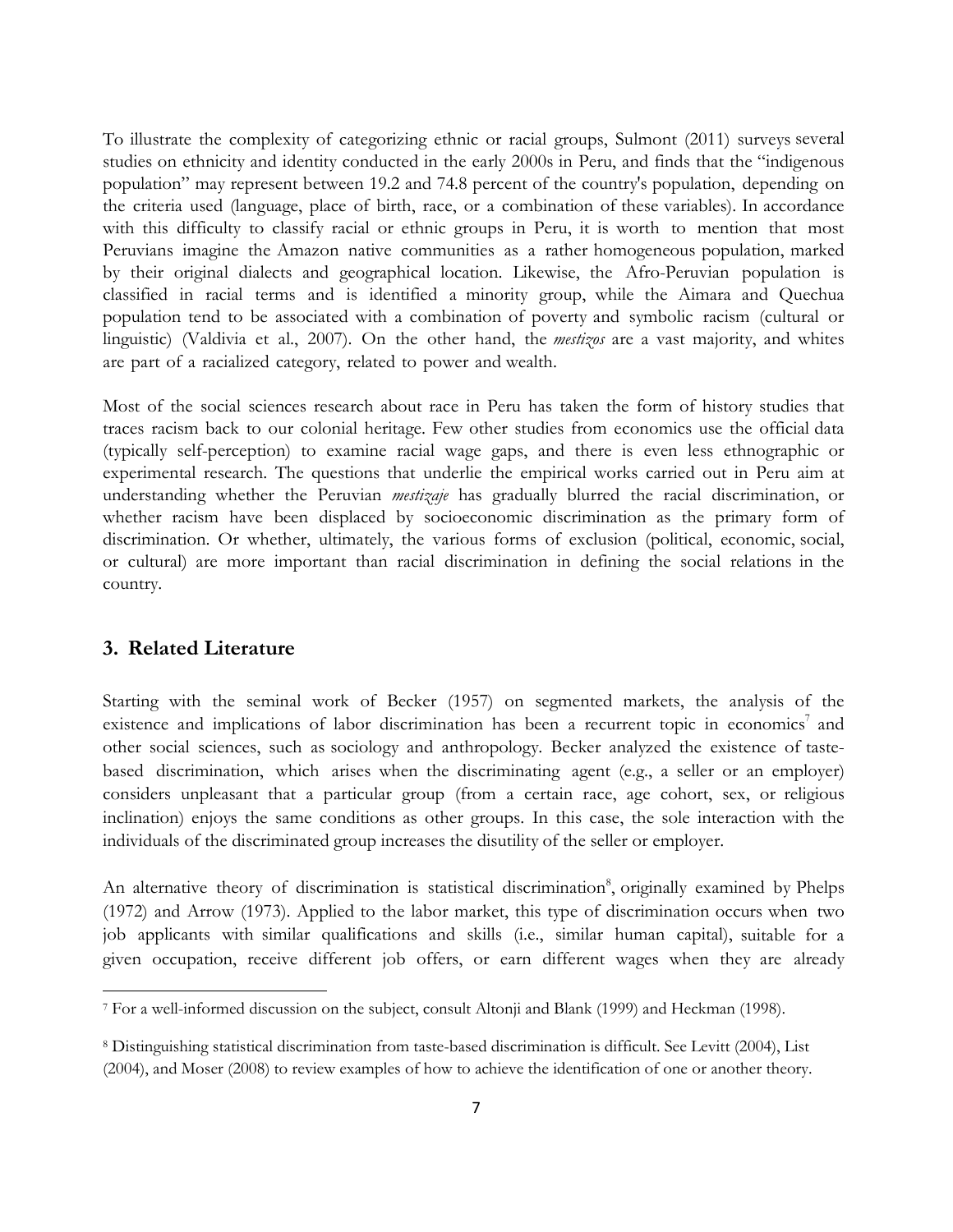employed. And why could that be the case? Given that employers have limited information about the job applicants' labor productivity, they construct beliefs and expectations (that may reflect stereotypes) based on observable characteristics, such as race, sex, physical appearance, or surnames.

Several studies have emphasized that the sole difference in labor market outcomes, such as wages that is commonly found in developed and developing countries should not be considered as sufficient evidence to claim the existence of discrimination on the part of the employers. It may be just that the survey information that is used to measure those gaps does not contain all the characteristics that are used by employers to make the pay decision (Banerjee et al., 2009). This difficulty to ascertain discrimination using observational data has motivated researchers to rely on experimental methods to detect the presence of discrimination.

There is a growing literature on labor market discrimination in developed countries (see Altonji and Blank, 1999; Bertrand and Mullainathan, 2004, Carlsson and Rooth, 2006; Kaas and Manger, 2012; among others), which, indeed, report evidence of its existence. Altonji and Blank (1999) survey the audit studies conducted in the US until the late nineties. These audit studies could take two forms: sending well-trained auditors who fully meet the requirements for a particular job to perform interviews, or sending resumes that are similar in human capital but differ in the dimension over which discrimination is presumed to exist (e.g., sex or race). Bertrand and Mullainathan (2004), Heckman (1998), and Heckman and Siegelman (1993) have emphasized, for the case of the former type of audit study, two potential problems: the difficulty of ensuring that each pair of mock candidates be observationally equivalent to the interviewer and, perhaps more importantly, that the existence of unobservable (to the researcher) characteristics that determine productivity and may explain differential hiring rates but should not be considered as discrimination.

In an attempt to overcome the aforementioned limitations of audit studies, Moreno et al. (2012) conducted an audit study that utilizes real job applicants, in order to analyze the existence of sexual and racial differences in hiring for three low-skilled occupations in Metropolitan Lima: salespersons, secretaries, and accounting and administrative assistants. This study exploited data from labor suppliers and job applicants who use the intermediation service offered by the Ministry of Labor. The research team selected the job applicants who met the employers' requirements as best as possible, and then sent them to the interviews. The authors do not find significant differences in the hiring rates by sex or race (only for the extreme racial spectrums— extremely white and extremely indigenous--do they find some differences). A possible explanation for this result is that there is selection in the employers that use this public intermediation service in that they tend to be good, non-discriminating employers, either because of their intrinsic preferences or simply because they don't want to run the risk of being caught by the Ministry of Labor.

In another type of audit study, Bertrand and Mullainathan (2004) sent CVs equivalent in all respects but the candidates' names (associated with whites and African Americans) to investigate the presence of racial discrimination in Boston and Chicago. They found evidence of discrimination against African Americans: whites received 50 percent more callbacks for interviews. They further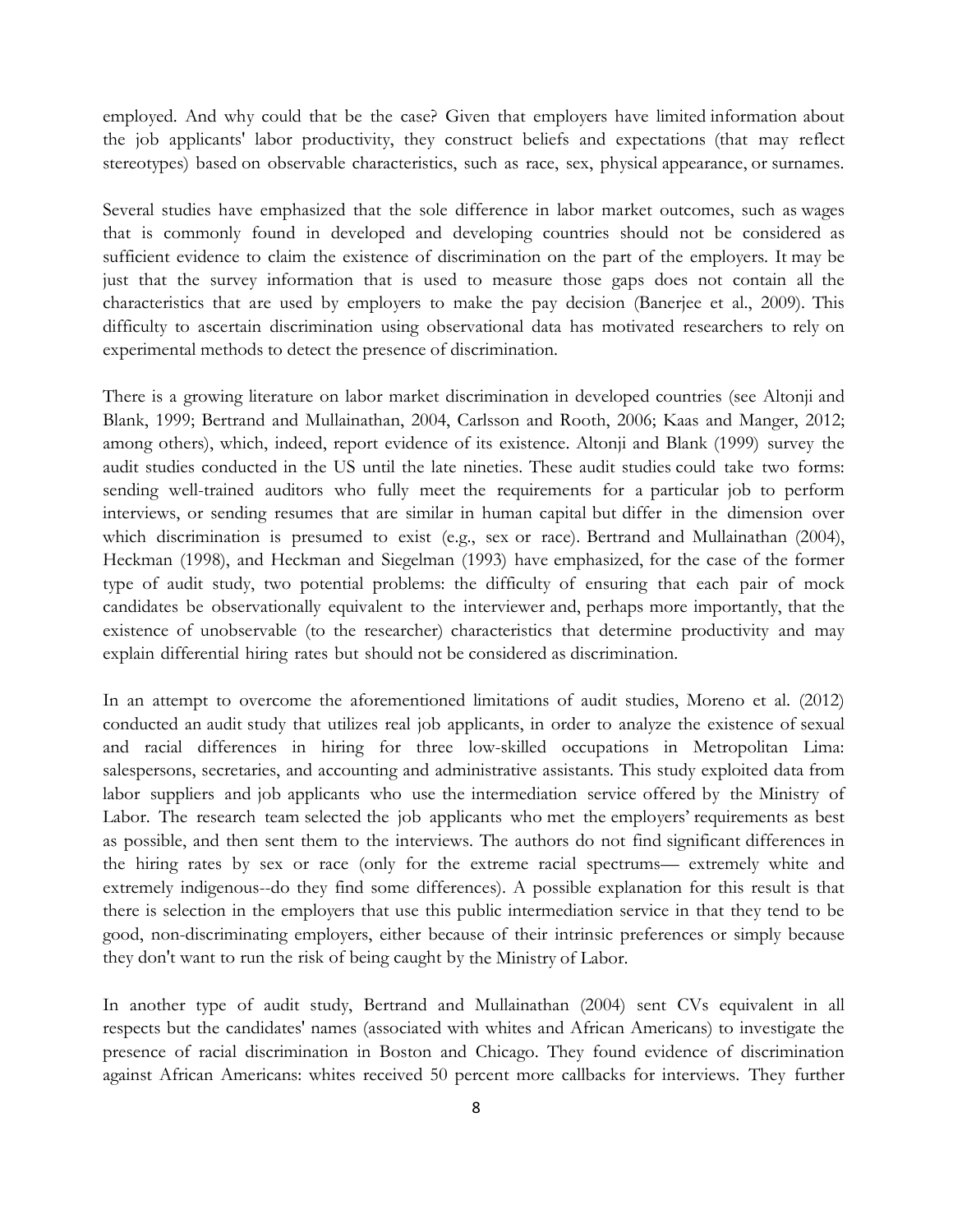found that this quantitative indicator of discrimination was relatively uniform across different jobs and economic sectors.

As mentioned earlier, few other studies analyze labor discrimination in a developing country from an experimental perspective. Bravo et al. (2009) for Chile; and Bradley and Shtudiner (2010) for Israel conduct resume audit studies. Bravo et al. (2009) examine the existence of discrimination in three dimensions: gender, social class (that is captured by the place of residence in Santiago, the capital of Chile), and (indigenous) origin of the surnames. Their results indicate that among the professional jobs, those CV with indigenous surnames are discriminated (i.e., receive fewer calls from potential employers); also, people living in slums and women are discriminated in unskilled jobs, and women receive more calls and more quickly than men in jobs for technicians.

Bradley and Shtudiner (2010) examine the role of physical appearance in labor discrimination in Israel. They sent two CVs for each selected job ad (for banking, budgeting, accountancy, finance, industrial engineer, PCs" programming, and sales and customer service), one containing a picture and one without a picture. In turn, half of the pictures attached to the CVs were from a handsome person and the other half from a plain-looking one. While, they find a beauty premium for males (the handsome applicants' callback rate was 19.7 percent versus a 9.2 percent for plain-looking ones), they find a small but negative beauty premium for females (respective rates are 12.8 percent and 13.6 percent), which the authors attribute to jealousy (hiring persons, which are mostly females, do not like attractive competitors in the workplace).

Summing up, for the case of Peru, Torero et al. (2003) and Ñopo (2009) report differential wages for whites and indigenous people, and men and women, respectively, after controlling for a series of observable characteristics. As is usual in those studies, these wage gaps could be explained by unobservable characteristics related to productivity, and not necessarily by a discriminatory behavior on the part of the employer. Moreover, the only experimental study thus far designed to detect labor discrimination, Moreno et al. (2012), did not find strong evidence of sexual and racial discrimination in hiring for three types of low-skill employments in Lima. This paper is related to Bertrand and Mullainathan (2004), with the additional feature that we included photographs in the CVs, in order to capture the effect that physical appearance may have on the response rates. To the best of our knowledge, the only study similar to ours is Ruffle and Shtudiner (2010)<sup>9</sup>. We thus analyze labor market discrimination in a booming developing country, where one could expect that employers would care significantly more about the qualifications of the potential employees (which are crucial to sustain growth) rather than any other observable characteristic in the hiring process.

 $\overline{a}$ 

<sup>9</sup> A thought-provoking paper for the US and Canada is Hamermesh and Biddle (1994), who use survey data and find a positive effect of looks on earnings.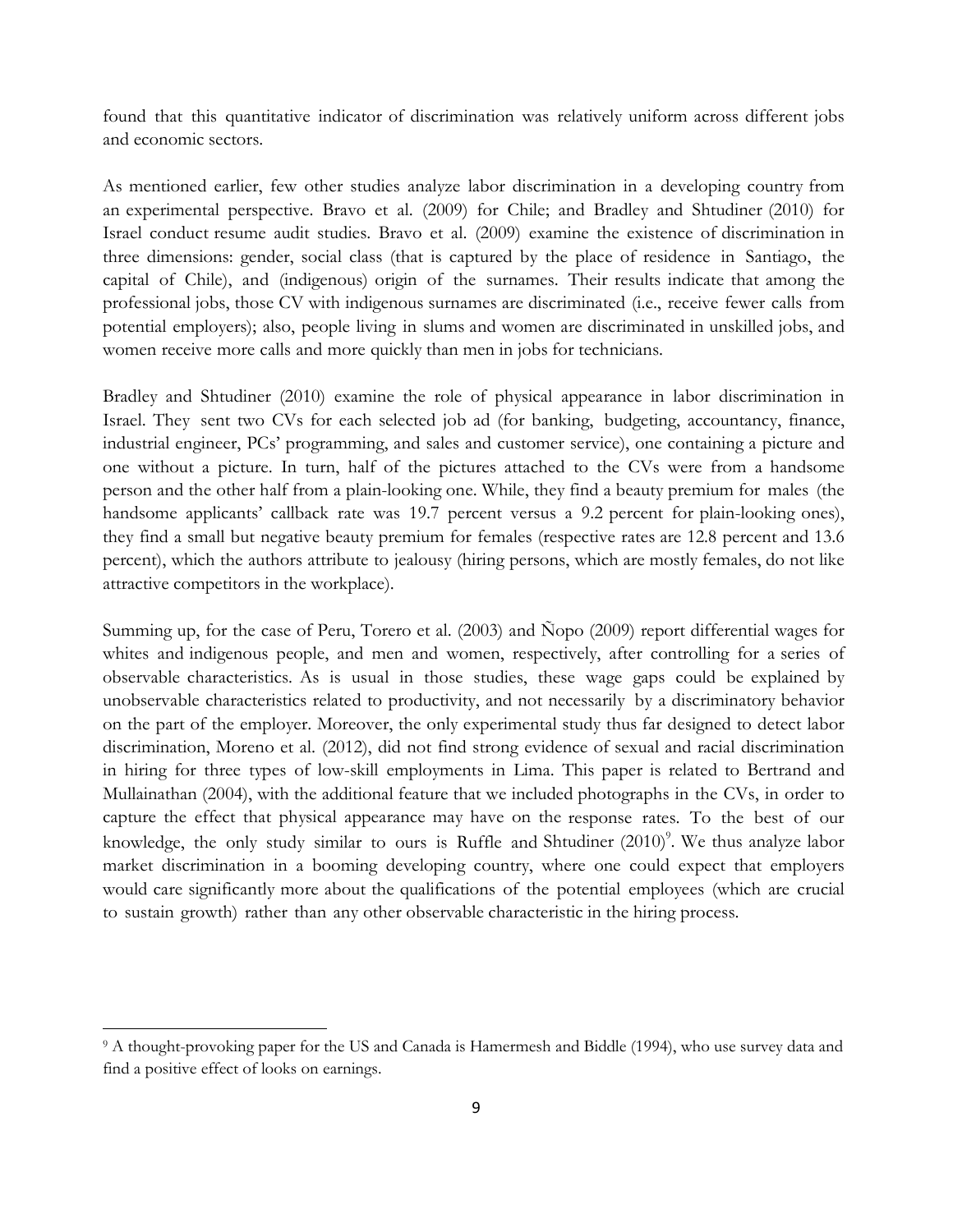#### <span id="page-9-0"></span>**4. Experimental Design and Procedures**

#### <span id="page-9-1"></span>**4.1 Selection of Jobs**

In Peru, a substantial proportion of job seekers search for vacancies in the job ads published every Sunday in the newspapers. Many positions in the public sector are even required to publicly announce their vacancies. To make easier our analysis, we classified the job vacancies in three categories: professional (requiring at least a University degree, which takes no less than five years in Peru), technical (requiring the completion of a degree at a technical college, which takes between two and four years), and unskilled (requiring secondary school or lower). This classification was instrumental for the data analysis.

Job vacancies for the experiment were selected from one of the largest labor networks in Lima, *Aptitus*. This network publishes job ads from thousands of companies on its Website and releases a printed version of every Sunday on a well-known newspaper of national circulation. In a typical week, most of the job ads are for unskilled jobs (roughly between 40 and 50 percent), followed by technical jobs (around one third of the total), and the rest is for professional jobs. Given that publishing job ads in *Aptitus* has a cost (which goes from the equivalent of US\$ 120 for an ad of 3.77 cm by 1.97 cm to US\$ 6,530 for a job ad of 24.7 cm by 27.6 cm), it is very likely that our sample includes companies that have certain level of income (and/or some urgency for hire), different from those companies that use other means to select employees.

We used the following criteria in the selection of job offers.

- i. The job experience requested should not exceed 5 years (in fact, only 27.5 percent of the selected job ads required some job experience, as shown in Annex 1). This means that we focus on entry-level jobs,
- ii. Vacancies should not ask for salary expectations,
- iii. Nor should they ask the candidate to deliver the CV in person,
- iv. The vacancies should not be biased towards any particular sex; we excluded job ads requesting only women,
- v. The email address of the contact person (employer) should show the company's domain. We thus made every effort to exclude employment agencies, since these are in charge of recruiting employees for several companies at the same time, and would make us vulnerable to their discovery of our fictitious candidates (at some point, we used the same cell number for several job candidates). A more profound reason for doing so is that employment agencies may not necessarily share the preferences of the employers.

We thus did not restrict our sample of companies to any particular economic activity.

#### <span id="page-9-2"></span>**4.2 Constructing the CVs**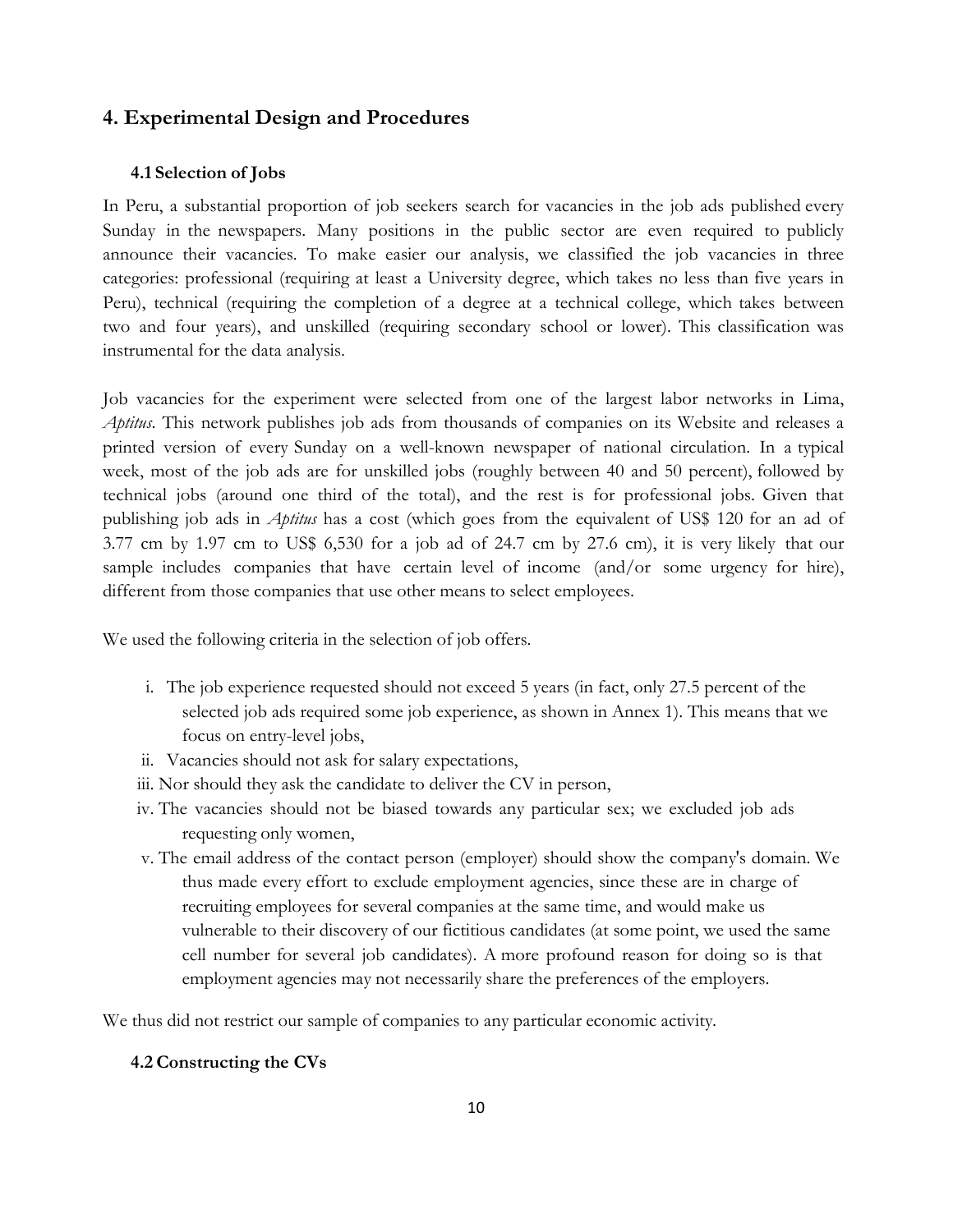We created a database of CVs for the three job categories we applied for using real existing CVs available on two employment Web sites, *Laborum* and *Computrabajo<sup>10</sup>*. We used intensively *Laborum* to construct the job experiences for professional and technical occupations, and *Computrabajo* for unskilled and technical occupations. In the pilot stage, we identified the most common job vacancies for the three job categories, and constructed templates for those jobs. This allowed us to more quickly tailor the CVs to the specific requirements of the selected job ads during the field work.

The CVs were constructed in such a way that, in addition to showing similar qualifications and experience for all candidates applying for the same position, the credentials included made our candidates very competitive ones for the positions they applied for (for example, a request for someone with "technical or college education", was responded by sending applicants with college education). The format of every set of CVs sent in response to each job ad was similar. In particular, the education levels of our candidates are as follows:

*Professional Jobs*: Applicants for any given professional job earned the same undergraduate degree from the largest and arguably the most prestigious public university<sup>11</sup>. We opted for this single university for two reasons: it offers most of the careers (unlike any other university, public or private) and, among the rest of large public universities, all of them have a strong negative perception about the quality of at least one career. Moreover, choosing a prestigious and large private university would certainly bias upwards the credentials of our job applicants, thus making harder to detect discrimination.

*Technical Jobs*: Our applicants graduated from the most prestigious technical institutes/colleges. While no ranking for these organizations is available, we guided our selection by the demand that their graduates have in the labor market in their respective specialties.

Moreover, our applicants for professional and technical jobs have a fine knowledge of English (depending on the requirement of the jobs, they could have either an advanced- level knowledge or be fluent in English). Similarly, they all have computer training at the user level, acquired at the same information technology institute.

*Unskilled Jobs*: In selecting the secondary schools for all our applicants (the only education information included in the CVs for unskilled jobs), we used the list of the major Large School District Units (*Grandes Unidades Escolares*) in Lima. More specifically, all of our applicants obtained their secondary school diploma from public schools which were given the category of *emblematic schools* by the Ministry

l

<sup>10</sup> www.laborum.pe and www.computrabajo.com.pe

<sup>11</sup> According to a ranking of the best universities in Peru, based on the opinions of a sample of readers and head hunters, as well as indicators of quality and prestige, this public university ranks fourth in the overall ranking, and first among the public universities. This ranking was conducted by the magazine América Economía in 2010.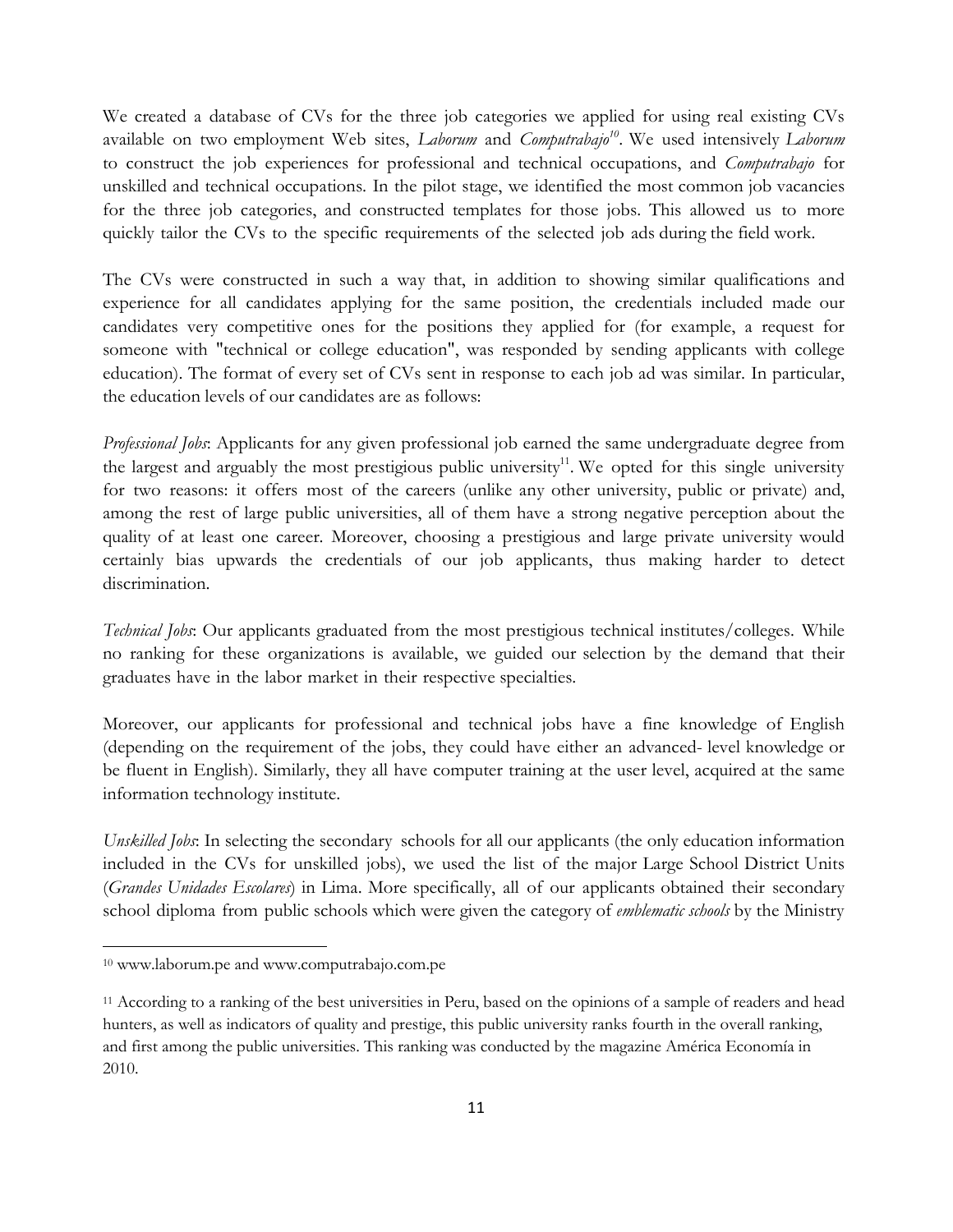of Education, on the basis of a series of indicators signaling prestige<sup>12</sup>.

As mentioned earlier, since we are aiming at entry-level jobs, our typical job applicant is in his/her mid twenties. They are all single, with no children. Also, each CV included a cellular phone number of contact (we used a set of two cell numbers per each job category). Unlike other studies, we found out that providing traditional wired telephones or setting up answering machines would not work in Peru, because employers call cell numbers and do not usually leave any message over the phone. Given the increasing labor supply, they would simply take the next CV in the pile if the previous job applicant did not answer the cell phone.

The CVs were sent electronically before the deadline (if specified in the job ad), and every set of four CVs for a given job ad usually shipped away the same day but at different hours, to avoid any effect associated with the day of receipt by employers. In terms of the optimal timing to send the CV (if candidates thought about that strategically), which might affect the response rate, especially in the cases where no many qualified candidates applied for the same position, one might think that, after sending the job ads every Sunday, employers expect to collect a number of CV before starting the screening process at the beginning of the next week. If that is the case, candidate should send their CVs as soon as possible. However, it is not clear that all employers will follow that procedure, because incidentally, when we kept sending CVs until the end of a week, the response rates in the case of low-skilled positions were higher than when we sent CVs at the beginning of the week (although for different companies).

#### <span id="page-11-0"></span>**4.3The Applicants' Identities and Photos**

We required a vast database of indigenous and white surnames for our crowd of applicants, both of which were obtained from a public Website<sup>13</sup> that lists and classifies names by their origins. The selected white surnames have a predominant foreign origin (Spanish, Italian, and French) to emphasize the idea of the skin color, while the indigenous (or *Quechuas*) surnames are clearly distinctive of their origin. Sample surnames used include Bresciani, Camogliano, De la Puente, Visconti (for white applicants), and Ccolque, Chanca, Orcco (for indigenous candidates). After getting a long list of the two types of surnames, we obtained random combinations of those to come up with a database of around 500 full names (first name + paternal surname + maternal surname) for each type of applicant (indigenous and white). We then created more than one thousand e-mail accounts, one for each job applicant. Thus, every job applicant from our database applied for almost 5 jobs along the length of the study.

The photos of our candidates were collected from the Internet, and subsequently modified by a

l

<sup>12</sup> These indicators include having distinguished alumni. These schools have a contribution from the national government for improvements in infrastructure and equipment, aimed at reducing the gap with the education offered by private schools.

<sup>13</sup> http://apellidosperuanos.wordpress.com/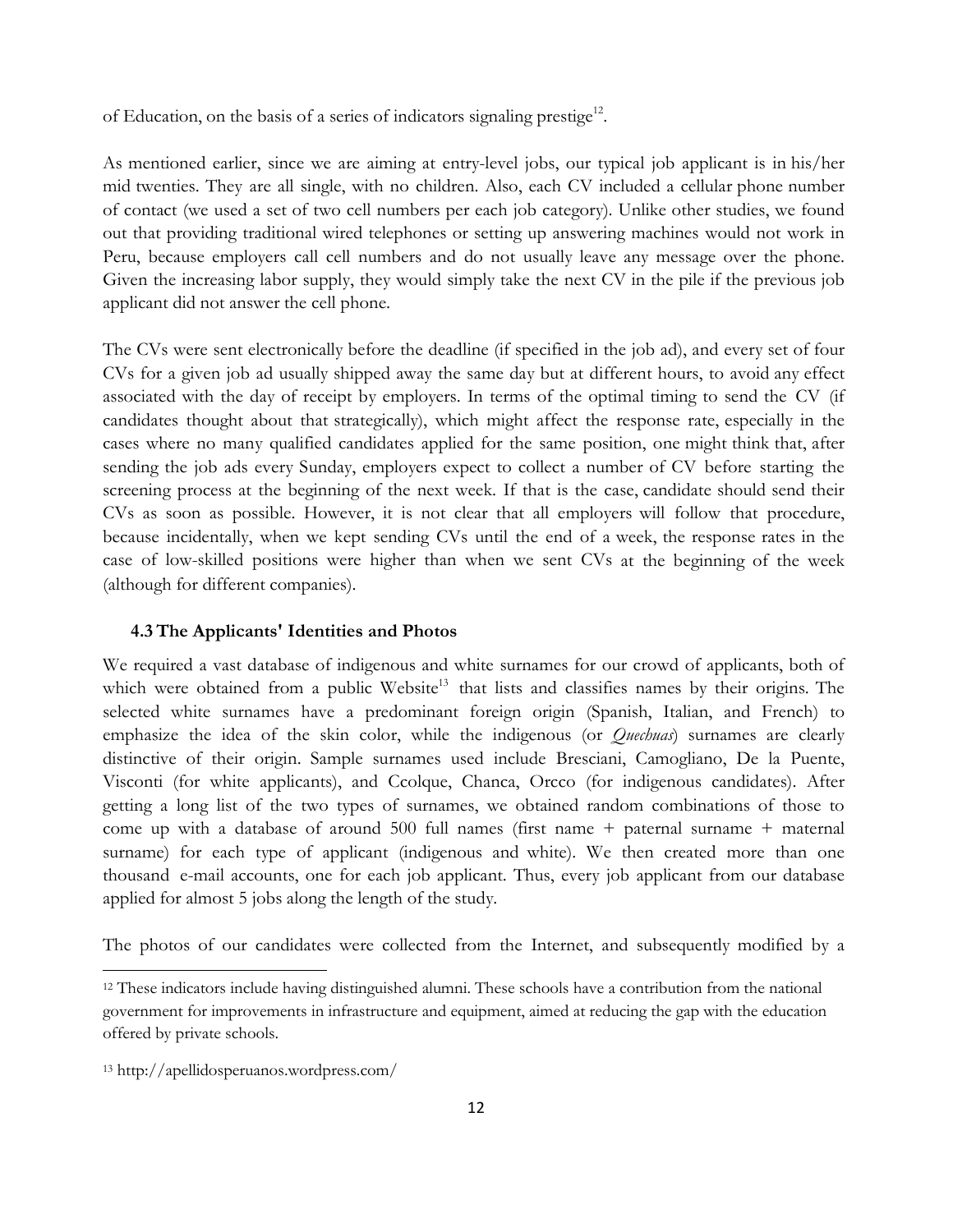professional using Photoshop, in order to standardize the style (all men wear suits and women generally wear formal dress or a blouse). After eliminating blurred, lenses-wearing and smiley photos<sup>14</sup>, we asked a panel of seven judges to rate the physical attractiveness of the remaining 149 pictures (74 indigenous-looking subjects and 75 white subjects, 70 females and 79 males) in a 1-to-7 scale (from homely to strikingly handsome). Judges have various professional backgrounds, including lawyer, anthropologist, economist, mathematician, human resource specialists, psychologist, and sociologist ranging in age from early thirties to late fifties. For the ranking, we showed the headshots in color for a few seconds and judges had to rate them one after another. We first showed females (whites then indigenous).

The racial difference between our pool of indigenous and white applicants results apparent in terms of the thicker nose and lips, the more pronounced cheekbones, and the darker skins of the former. Our judges' ratings indicate that, on average, whites (especially females) are physically more attractive than indigenous candidates<sup>15</sup>. We should mention, however, that while we included headshots in color on the CVs, they were most likely printed in black and white (if printed at all) by the recruiting persons. If this is the case, any difference in physical appearance among our four applicants for any given job position should narrow to the eyes of the recruiting persons.

#### <span id="page-12-0"></span>**4.4 Sending the CVs**

 $\overline{\phantom{a}}$ 

Our sample design consists of four treatments that correspond to variations in terms of sex and surname of origin (which had a corresponding headshot on the CV), as shown in table 1. The inclusion of the photographs is an innovation of our experiment (only shared with Ruffle and Shtudiner, 2010), and responds to our interest in looking at the extent to which physical appearance strengthens or weakens the extent of discrimination. We sent 1,205 CVs for each treatment, for a total of 4,820 CVs sent, 2,410 for females and 2,410 for males.

In this design, we can measure the discrimination by surnames for female and male applicants by examining the differences in the callback rates in treatments T1 versus T3, and T2 versus T4, respectively. Similar analysis of the extent of sexual discrimination for indigenous and whites can be done by comparing the callback rates in T1 versus T2, and T3 versus T4. Since we are sending out equivalent CVs in terms of qualifications and job experience, there should not be any statistical difference between the callback rates for any of these treatments, had not there been any statistical discrimination. We will further split the statistical and econometric analysis by category of

<sup>14</sup> Our research team created a previous ranking in order to have a more homogenous set of photos across types of surnames. We then found out that whites were rated as being physically more attractive than indigenous photos, and this gap was larger for females. We then excluded photographs that were rated very low (especially indigenous ones) and very high (this applies to the case of female whites).

<sup>&</sup>lt;sup>15</sup> The Spearman correlation coefficient between the dummy variable for white surnames and our physical appearance index is 0.874.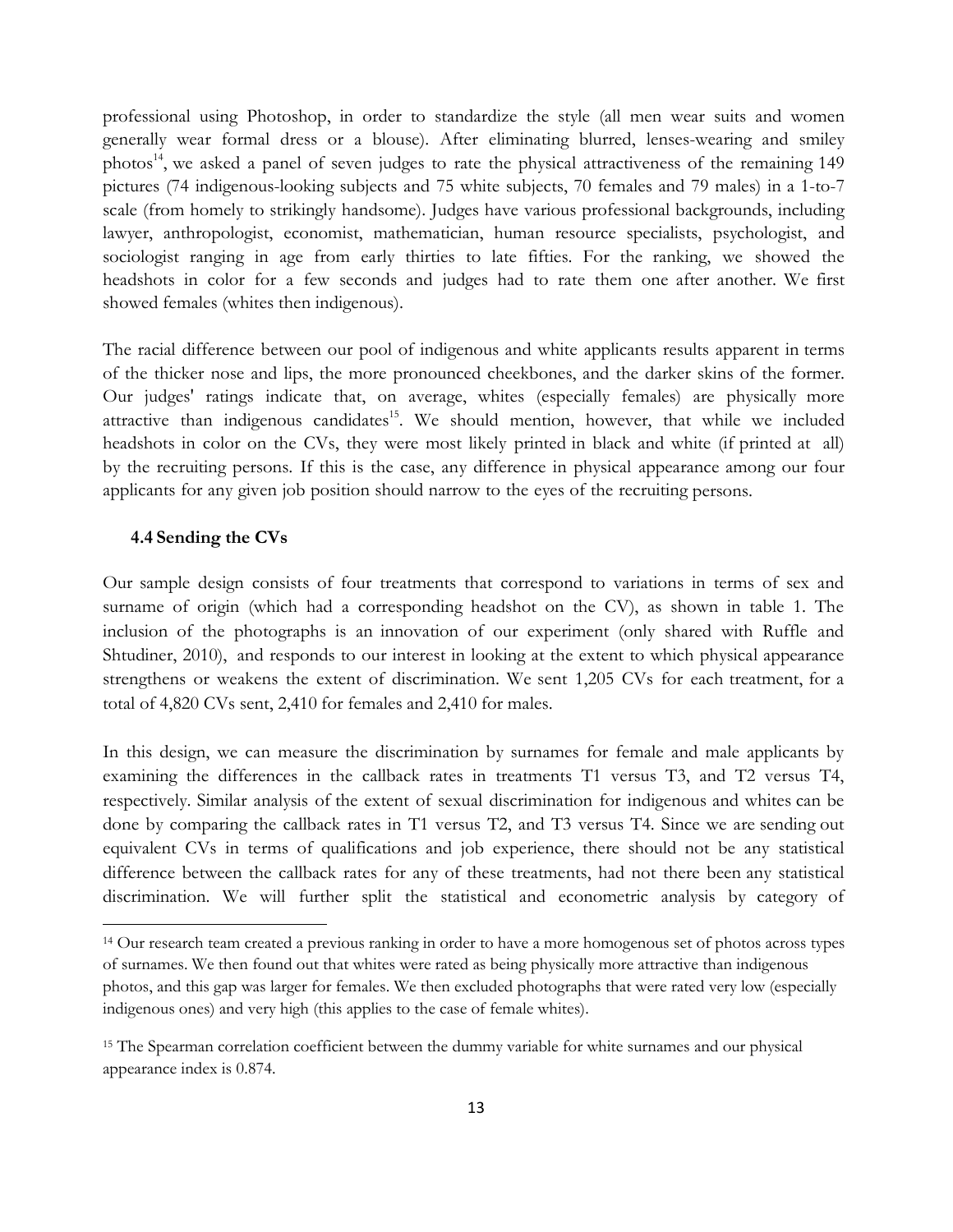employment (professional, technical, and unskilled) in section 5.

In a given week, we selected around 20 job ads per category of employment, and we thus sent an average of 212 CVs every week. The field work lasted for 22 weeks, starting from mid-June 2011 and ending in mid-November 2011, with a one-week break on Independence Day the last week of July. Our research team selected job ads every Sunday and the CVs were constructed and submitted starting the following Tuesday. If we had to choose between any two given job ads, we chose the one for which we had some CV models (experience and education) ready.

At the beginning of the fieldwork, we sent only one CV for each company, but when we found out that this procedure constrained our expected number of submissions per week, we chose up to two job ads from the same company, and we also selected ads from the *Aptitus* Web site (only 2 percent of the total number of ads came from this source), which had a number of additional postings to the printed version (98 percent of ads were selected from this source). One of the difficulties encountered when we tried to increase the number of CVs sent each week had to do with the existence of employment agencies that are in charge of the employees' selection on behalf of several companies at the same time. We decided not to send CVs to these agencies, for the reasons explained in section 4.1. When our assistants were in doubt about the source of the job ads, they verified the existence of the company (checking whether it had a Web page, for instance).

#### <span id="page-13-0"></span>**4.5 Answering the Calls and Information Registered from Companies**

The vast majority of responses for interviews from the employers were phone calls (81 percent). Considering that we only used up to eight mobile phones in the study, and that we sent four CVs for every job position, we typically had an assistant answering two cell phones at all times. In the remaining 19 percent of the responses, our job candidates received e-mails. For either callbacks or emails, our fictitious job applicants politely declined to go further with the job application, mentioning that they had already accepted another job offer. We registered the number of hours after the CVs were sent out until a response was received (if the case).

In addition to basic information from companies whose job ads were selected (company name, specific position advertised, category of job offered, and economic sector of activity), we recorded the size of the job ads when those were obtained from the printed version of *Aptitus* (98 percent of the cases). This variable will be used as a proxy for the size of the companies in our analysis (we thus classified the selected job ads into five categories/sizes). We further registered whether the job involves a direct contact with the public. This is particularly useful information for analyzing the role of physical appearance in the callback rates (the analysis is deferred until section 5).

Annex 1 summarizes the candidates', jobs', and companies' main characteristics. As for the job characteristics, we see that for almost 75 percent of jobs our candidates applied for, the vacancies did not request any job experience, and a similar proportion of job ads (around 9 percent) required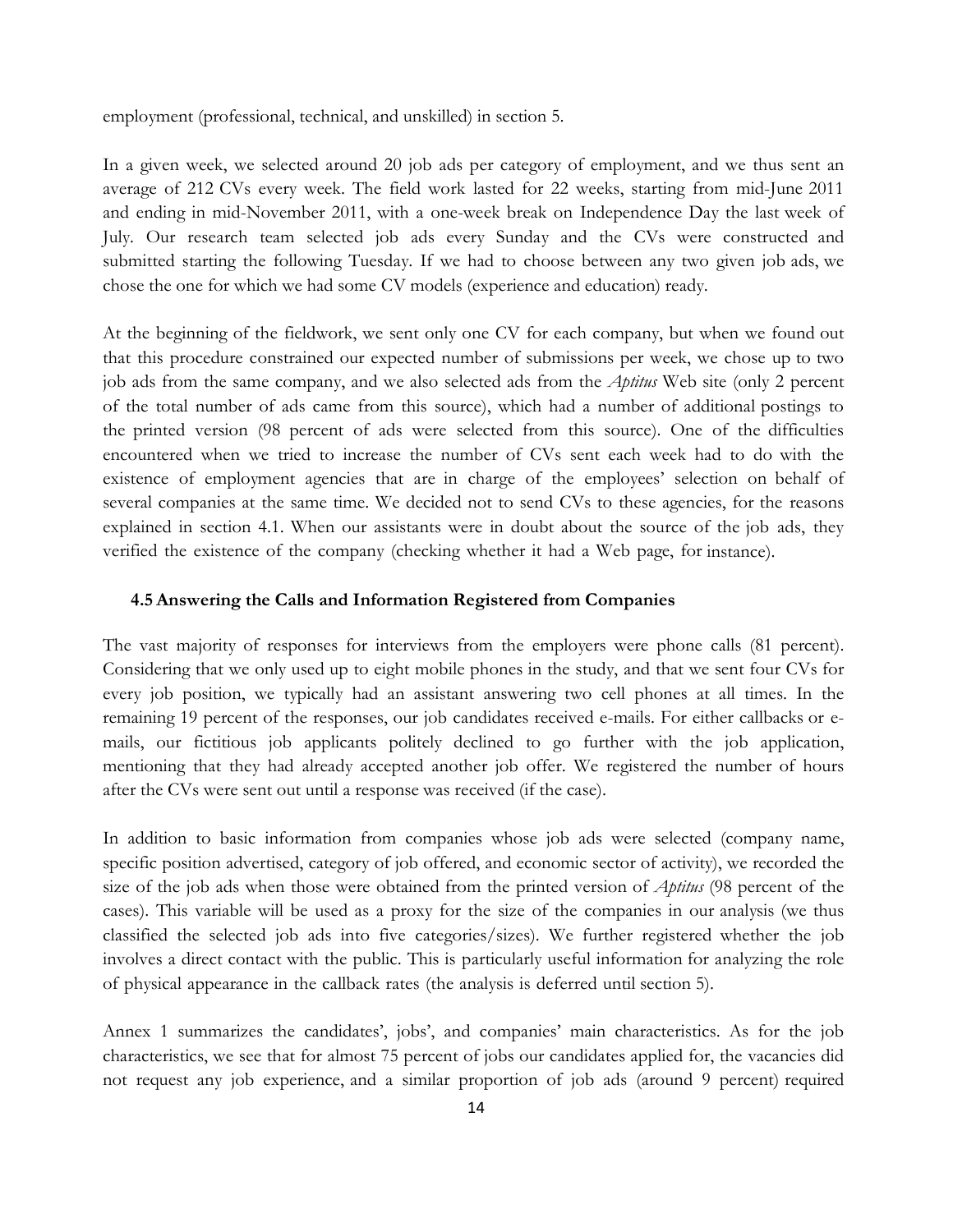up to one year, between one and two years, and three or more years of experience. Using the job ad size as a proxy variable for the company size, we see that most of the jobs we applied for came from medium and micro enterprises.

#### <span id="page-14-0"></span>**5. Results**

This section analyzes the descriptive results of the investigation in terms of the callback rates and the physical appearance index (sections 5.1 and 5.2) and discusses the regressions results of running the callback dummy on several variables of interest (section 5.3)

#### <span id="page-14-1"></span>**5.1. Mean Callback Rates by Surname and Sex**

Overall, out of the 4820 CVs we sent, 595 were answered via cell phone or e-mail, representing a response rate of 12.34 percent, which is slightly smaller than the response rates of similar experiments conducted in Chile (Bravo et al., 2009) [16.76 percent], Israel (Ruffle and Shtudiner, 2010) [14.50 percent], and the United States (Bertrand and Mullainathan, 2004) [14.65 percent].

Table 2 shows the overall response rates by surnames and sex. The highest response rates were received by unskilled job applicants (17.0 percent) while the lowest ones were received by technical job candidates (8.8 percent). The callback rate for professional applicants was 11.5 percent. Moreover, we find a sexual gap in favor of males in professional and unskilled jobs (panel A), and an even larger gap in favor of whites in all job categories (panel B).

Tables 3 and 4 provide the mean tests for the overall differential callback rates by sex and surname and for professional, technical, and unskilled jobs. As seen in table 3, the sexual gaps in callback rates among indigenous job applicants range between 4 and 6.5 percentage points across job categories, meaning that callback rates for indigenous male job applicants are between 40 percent and 180 percent higher than that for indigenous female applicants. Moreover, we also see sexual discrimination against white females in unskilled jobs (males receive 29 percent more callback rates). Interestingly enough, white female job applicants for technical jobs receive 97 percent *more* callback rates than their male counterparts. As shown in Annex 2 (main technical occupations) it is hard to argue that this positive discrimination could be explained by the type of selected jobs, since only 20 percent of jobs were for sales and marketing occupations, perhaps the only occupations in which employers would strongly prefer a female rather than a male employee.

In terms of the callback rates by surname (shown in table 4), the pattern looks more clear in favor of whites, who receive statistically significant higher callback rates than indigenous job applicants, overall (by 7.1 percentage points) and for professional and unskilled jobs (by 8.8 percentage points in both cases). These gaps imply that white job applicants receive between 70 and 120 percent more often callback rates than indigenous applicants. In turn, while these gaps exist for both male and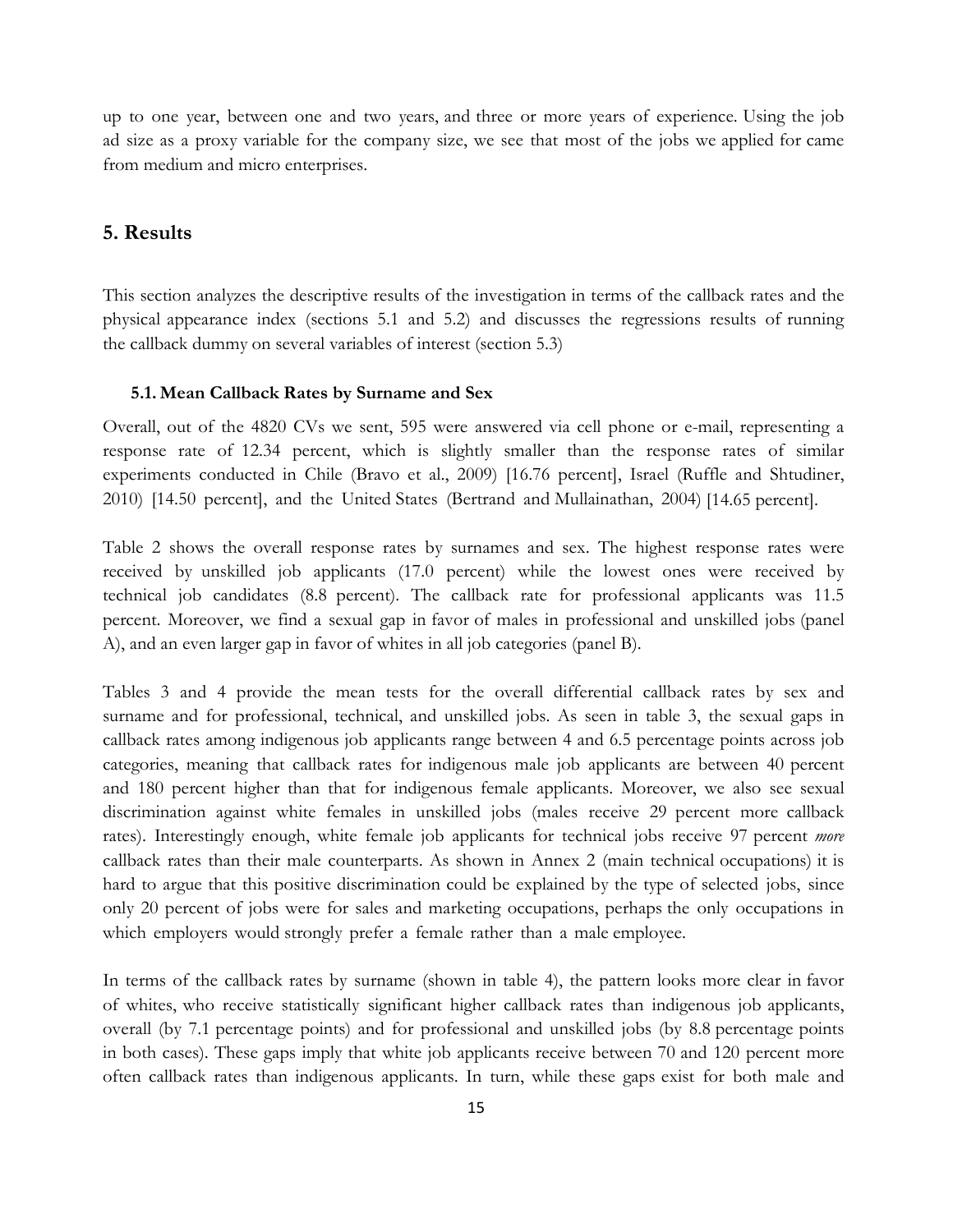female whites, they are mostly explained by the difference for female white applicants, who are between 80 and 210 percent more likely be called back than female indigenous applicants.

Furthermore, similarly to the positive sexual discrimination in the case of technical jobs (females received more callbacks than males), we observe positive discrimination in favor of indigenous males among our technician applicants, who receive 40 percent more often callback rates than similarly-qualified white males (a gap that is barely statistically significant, however).

Summing up, we find evidence of sexual discrimination against females in unskilled jobs. The magnitude of the statistical discrimination is larger in the case of indigenous applicants, who are discriminated in all job categories considered in this study. Moreover, when sexual discrimination against females occurs, this is more striking for indigenous than for white candidates. Finally, we seem to find positive discrimination in technical jobs, for which female and indigenous applicants are more likely to be called back. Regression analysis in section 5.3 is required to confirm the robustness of some of these results.

#### <span id="page-15-0"></span>**5.2.The Physical Appearance Index: Differences by Sex and Surname**

The previously discussed results do not consider the role that our job applicants" physical appearance may be playing in the employers' decision to call them for interviews. As mentioned in the previous section, each photo used in the experiment has a physical appearance rate that goes from 1 (homely) to 7 (strikingly beautiful). The overall average rate assigned by our judges was 3.98 for the entire set of applicants, which coincides with the midpoint between "homely" and "strikingly beautiful". The rates range from 2.5 to 5.75 (averages). We then normalized these ratings for ease of interpretation of the econometric results examined in section 5.3.

Table 5 shows the differences in the physical appearance indicator for all of our 4,820 applicants (columns 2 and 3), and for those who were called back (or successful, columns 4 and 5). We should mention that the physical appearance indicator for the successful applicants is higher, on average, than that for the unsuccessful ones (4.23 versus 3.95). A means test for such difference reports a p-value of 0.000, thus showing that we cannot accept the null that the physical appearance indices are equal. As shown in panel A, for all candidates (column 2), we do not see statistically significant differences in physical appearance between our male and female applicants for unskilled jobs (for the entire sample and for those who were called back). However, female applicants for technical and professional jobs are perceived significantly prettier than male candidates. Further, as seen in panel B, our white applicants (the total number and those who were called back) are statistically significantly more beautiful than our indigenous applicants for all job categories (p-values of 0.000 in all cases).

In the next section, we analyze the effect of physical appearance on the response rate in an econometric context, using the normalized physical appearance index. There are two ways we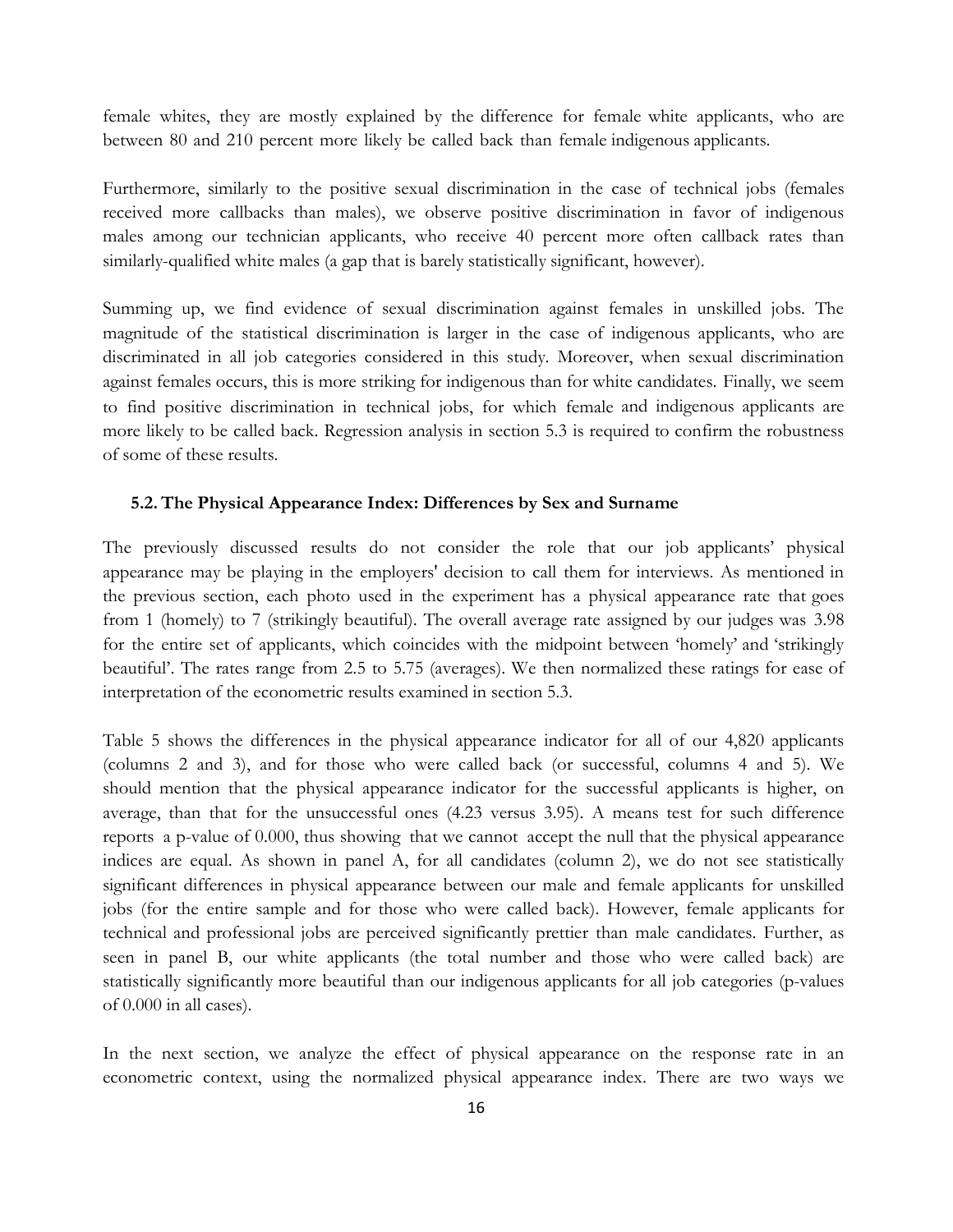could normalize these ratings, each one corresponding to a different way employers may look at pictures when screening CVs. On the one hand, if recruiters have *different* standards to judge physical appearance of distinct racial groups, we should normalize the physical appearance index for *each* one of them (we will call this case "Story 1"). On the other hand, if recruiters have a *common* pattern to judge the physical appearance of all racial groups, then we should normalize the physical appearance rating for the *entire* sample of job applicants (we will call this case "Story 2"). It is important to mention that the physical appearance index density of whites appear to be statistically different from that of indigenous (the Kolmogorov-Smirnov test of equality of probability distributions between the physical appearance indices of those groups rejects the null hypothesis).

#### <span id="page-16-0"></span>**5.3.Regression Analysis**

#### <span id="page-16-1"></span>**5.3.1 Main Results**

Tables 6, 7, and 8 present the main econometric findings from the linear probability models, where the dependent variable takes the value of 1 if the job candidate was called back and 0 if that was not the case. We control for the company-level heterogeneity using a proxy variable for the company size and dummies for the economic sector of activity.

Table 6 shows the main results for the entire sample (columns I and II). We find that indigenous applicants have lower callback rates (by 7.1 percentage points) than white candidates. Such difference means that white applicants receive around 80 percent more callbacks than similarly qualified indigenous applicants. Moreover, females are less often called (by roughly two percentage points) than males, which means that males receive roughly 20 percent more callbacks than females.

The qualitative results for each of the three job categories in terms of the discrimination against indigenous job candidates are similar to the ones just described for the entire sample. In particular, the magnitude of the discrimination against indigenous is the largest in the case of professional jobs (white applicants receive almost 120 percent more callbacks than indigenous applicants) (table 7), as compared to technical jobs (for which white applicants receive roughly 60 percent more callbacks than indigenous applicants) (table 8), and unskilled jobs (white applicants receive almost 70 percent more callbacks than their indigenous counterparts) (table 9). These results suggest a U-shaped relationship between the education levels (implicit in the job categories: undergraduates-professional jobs, technical college-technical jobs, and high school- unskilled jobs) and the magnitude of discrimination against indigenous, which deserves further exploration.

In terms of sexual discrimination, in professional and technical jobs, females and males receive statistically similar callback rates, while in unskilled jobs males receive 32 percent more callbacks than females. We run auxiliary regressions to examine the role of sex within the main occupations ('selling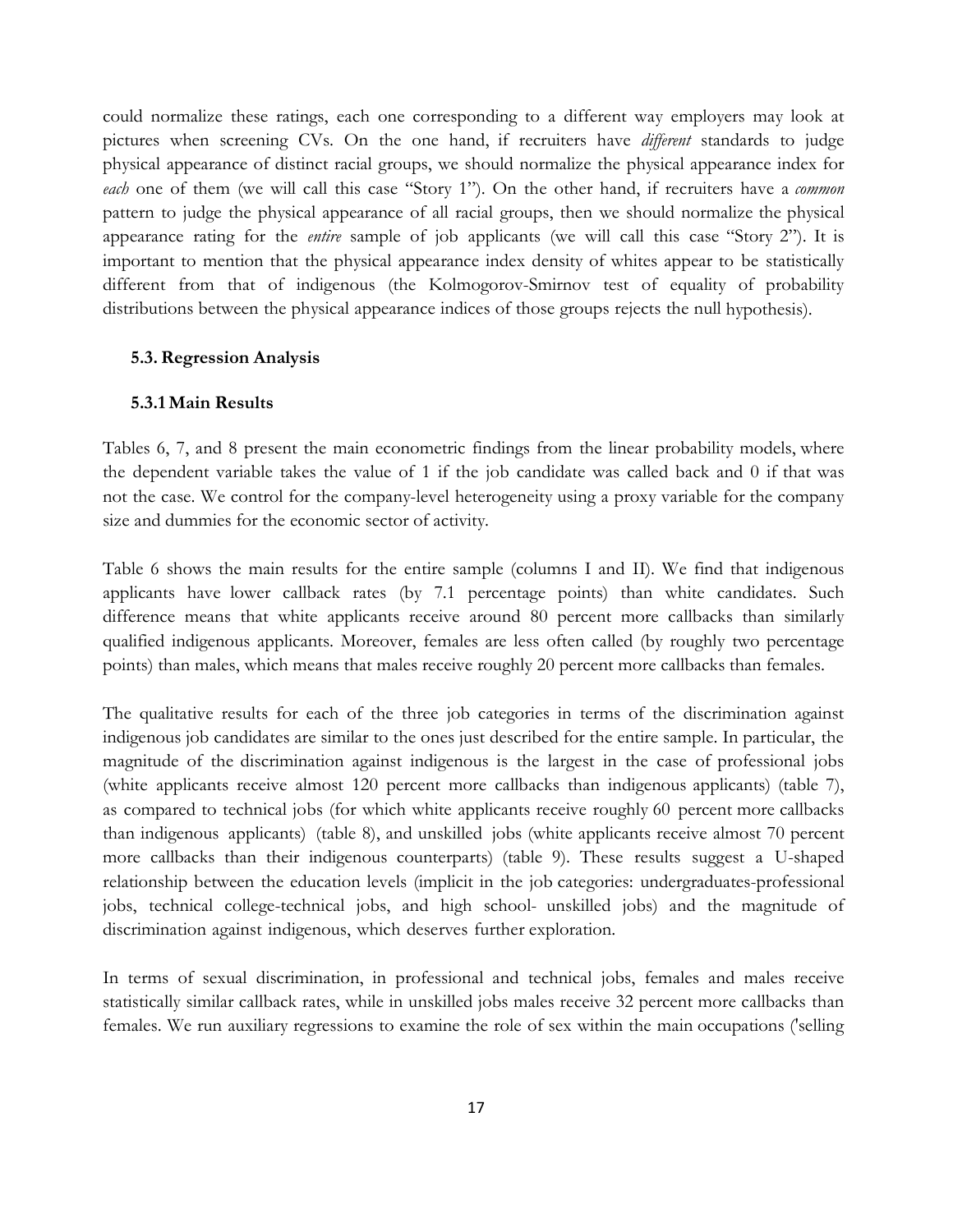and marketing', 'driver'<sup>16</sup>, and 'telemarketing/customer service', as shown in Annex 2). In particular, splitting the samples accordingly, we do not find sexual discrimination within the 'selling and marketing' job category, but we do find such discrimination outside this job category (being female reduces the callback rates by 5.6 percentage points, significant at 5 percent level). Moreover, there is a clear sexual discrimination within the 'driver' category (being female reduces the callback rates by 8.8 percentage points, significant at 5 percent level), but also outside this job category (being female reduces the callback rate by 4.0 percentage points, significant at 10 percent level). Furthermore, while no sexual discrimination is found within the 'telemarketing/customer service' occupation, the situation is different outside that occupation (being female reduces the callback rates by 5.3 percentage points, significant at 1 percent level).

#### <span id="page-17-0"></span>**5.3.2 The Role of Physical Appearance**

The results discussed thus far from including our normalized physical appearance index in the regressions are reported in columns III, IV, V, and VI of tables 6, 7, 8, and 9. Recall that we have two stories about how employers may judge job applicants" physical appearance. The first one, which we call story 1, is consistent with employers having different standards for different groups (one way to put it is to say that employers may judge physical appearance, conditional on a job candidate belonging to a certain group (e.g., whites or indigenous). The second story, story 2, is consistent with employers judging physical appearance, unconditionally (same standard for judging all job applicants). An interesting topic for research would be to examine which of these stories is prevalent in the labor market of Lima.

Under the story 1, including the physical appearance index in the regressions does not alter the main results discussed above (if any, there are little changes in the magnitudes reported earlier), which is an artifact of making the physical appearance index for whites uncorrelated with the one for indigenous. Physical appearance only appears to be marginally significant in the regressions for the entire sample (columns III and IV, table 6) and in those for professional jobs (columns III and IV, table 7). These results imply that, besides being male and having a white surname, good looks increase the likelihood of a call for an interview only in professional jobs. To give an idea of the magnitude of discrimination based on looks in professional jobs (and without controlling for any variables), while candidates in the top quartile of physical appearance had a callback rate of 5 percent, the callback rate for those in the lowest quartile was 7 percent, and such difference is only marginally significant (p-value  $= 0.103$ ). However, in the case of white candidates, the callback rates for those in the top and those in the bottom quartiles of physical appearance were 20 percent and 15 percent, respectively; and such difference was statistically significant (p-value  $= 0.006$ ).

On the other hand, if we consider the story 2 (see columns V and VI of tables 6, 7, 8, and 9), we do

 $\overline{a}$ 

<sup>&</sup>lt;sup>16</sup> This occupation refers mostly to cab driving, not trucks.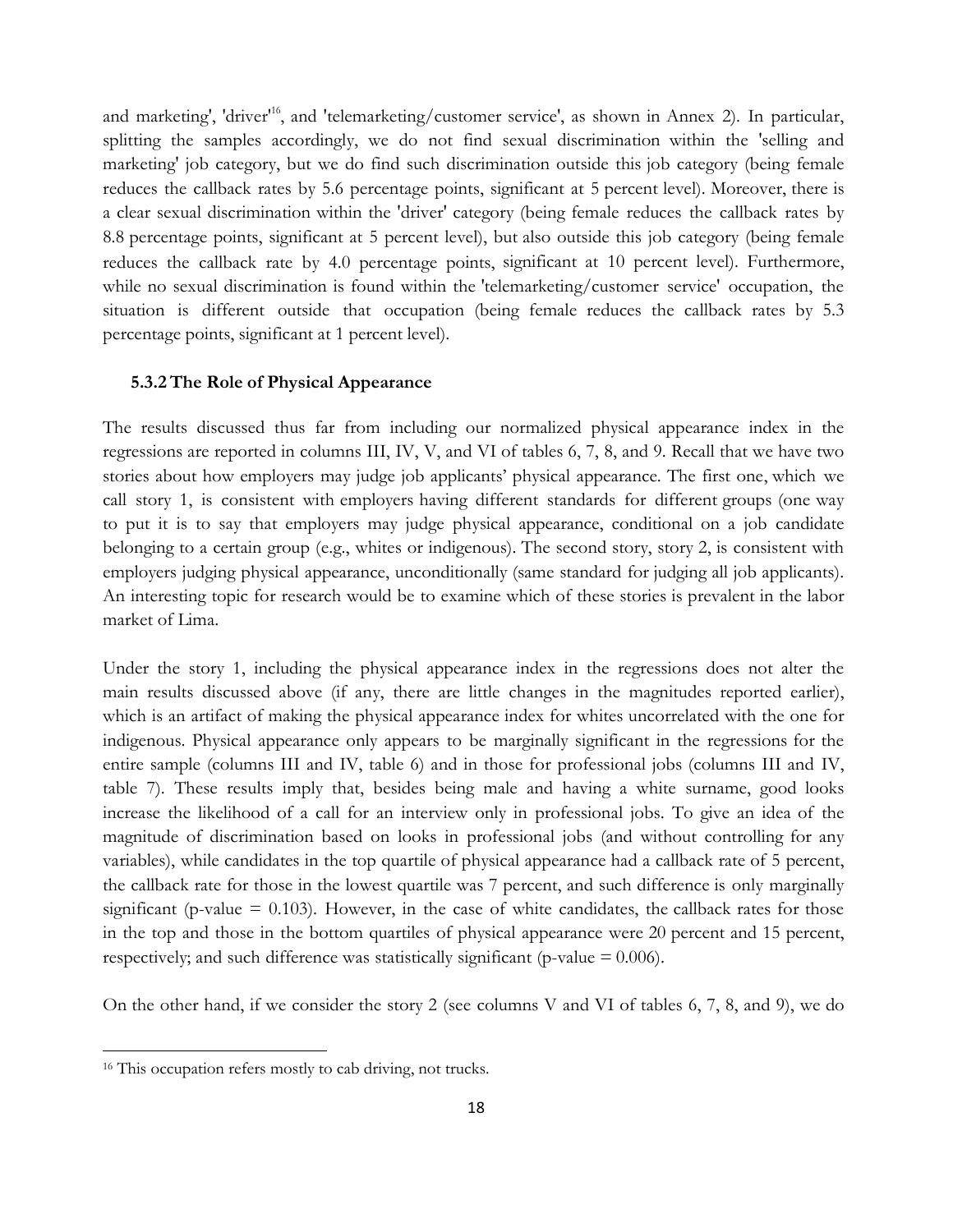see changes in the role of surnames and physical appearance in the callback rates. (As a result of the random assignment of sex to the CVs sent, the magnitude of discrimination against females does not change much when we consider different specifications). In particular, we continue to see discrimination against indigenous but only for the entire sample (table 6). Moreover, a significant part of such discrimination (roughly around half of it) seems to be due to physical appearance itself. As shown in tables 7, 8, and 9, when we introduce the physical appearance index, normalized according to story 2, we fail to see statistically significant discrimination against indigenous, and the magnitude of such discrimination drops to less than half. Furthermore, similarly to the results we saw considering story 1, physical appearance significantly affects the callback rates for professional jobs, unlike what happens for technical and unskilled jobs.

#### <span id="page-18-0"></span>**6. Concluding Remarks**

This is the first study testing racial and sexual discrimination using a resume audit study in Lima, Peru. Our findings present a clear picture of racial discrimination in the Lima's booming economy. Candidates with an indigenous surname face a disadvantage at the callback stage, when white job candidates receive 80 percent more callbacks than similarly qualified indigenous candidates. While this result is robust across job categories (unskilled, technical, and professional), the magnitude of the racial gap (callback rates for whites minus that for indigenous) has a U-shaped relationship with the education levels; we thus find larger gaps in the extremes of the education distribution (professional and unskilled jobs) and a medium-size gap in the middle (technical jobs). This result may be consistent with aspects such as the ability for social interactions and the existence of social connections, being important for professional jobs. Employers may thus believe that those desired aspects are more strongly correlated with being whites. In the other extreme, the reasons for discrimination in unskilled jobs may be different, since such abilities do not seem to be necessary to have a better performance at work.

We further find evidence of sexual discrimination against women, but this finding is not robust across job categories (and is only verified in unskilled jobs, for which males get 30 percent more callbacks than females). The disadvantage that females have in the workplace seems thus to reduce when jobs require higher qualifications, a result that is consistent with the increased women's participation in the labor force observed in the last decade.

With the intent to capture the effect of physical appearance on the callback rates, we attached headshots to the CVs. We have two stories to tell about such effect, depending on how employers judge individuals' physical appearance when recruiting their employees. If they judge different racial groups differently, then we find a beauty premium, but this result is not robust across job categories (and only holds for professional occupations). If, on the contrary, employers have the same pattern in their minds when judging the individuals' physical appearance from any racial group, then physical appearance explains about half of the racial callback gap for the entire sample (and this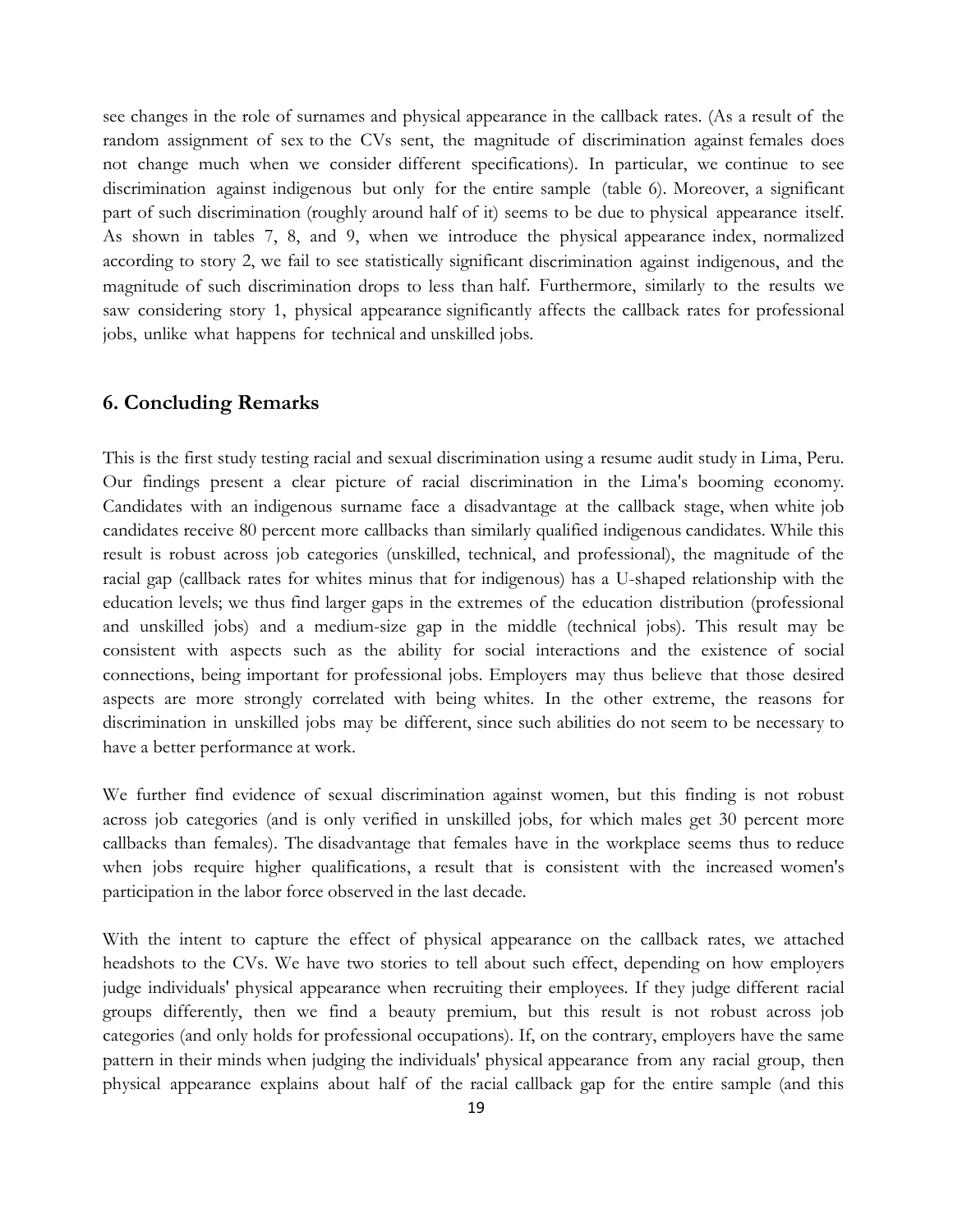finding is only verified for professional jobs). Taken together with the presence of racial discrimination in all job categories, these findings suggest that racial discrimination may persist regardless of the looks.

One of the factors not considered in our analysis is the magnitude of the labor supply for every position selected in the experiment. If existed, such information could be used as a control in our callback rate regressions. However, as long as we selected jobs with no systematic pattern in the odds of being called, we should not expect the labor supply intensity to bias our callback rate indicator.

Another variable that is not accurately capturing the effect that physical appearance may have on the response rate is our indicator of physical appearance, since there is a high correlation between perceived physical appearance and having a white surname. This issue could be solved by using similarly attractive photos across indigenous and white applicants, and females and males. Another criticism to our design is the subjective physical appearance ranking we used, which is based on a panel of judges, whose perceptions do not necessarily match those of the recruiters.

Lastly, we should stress that our results are not necessarily representative of the entire labor market in Metropolitan Lima, since we are not considering the universe of existing firms in that market. Paying for advertising job vacancies in the newspaper may induce a form of employers selection. By the same token, there are other forms of advertising job vacancies that are used in the market (online, social networks, among others), which are not considered in the analysis.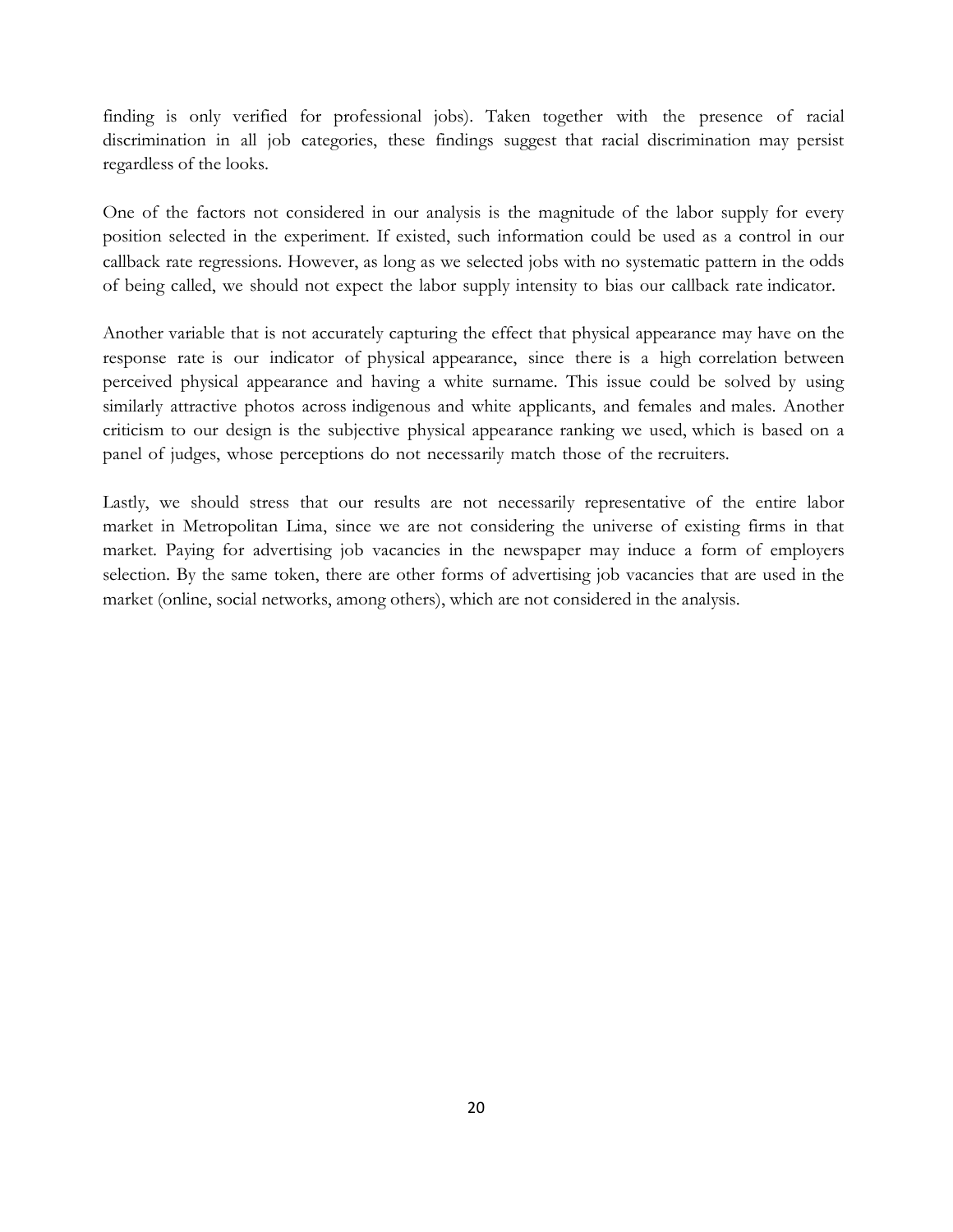#### **References**

Aigner, Dennis and Glen Cain (1977). "Statistical Theories of Discrimination in Labor Markets," *Industrial and Labor Relations Review* , 30 (2):175-87.

Altonji, Joseph and Rebecca Blank (1999). "Race and Gender in the Labor Market." In: Ashenfelter, Orley and David Card (eds.), *Handbook of Labor Economics*, volume 3, Elsevier Science B.V., pp. 3144-3259.

Arrow, Kenneth (1973). "The Theory of Discrimination", in: Ashenfelter, Orleyand and Albert Rees (eds.), *Discrimination in Labor Markets*, Princeton, NJ: Princeton University Press, pp.3-33.

Atal, Juan Pablo, Hugo Ñopo and Natalia Winder (2009). "New Century, Old Disparities." "Gender and Ethnic Wage Gaps in Latin America," *IDB Working Paper Series* 109. Washington, D.C.: Inter-American Development Bank.

Banerjee, Abhijit, Marianne Bertrand, Saugato Datta and Sendhil Mullainathan (2009). "Labor Market discrimination in Delhi: Evidence from a Field Experiment," *Journal of Comparative Economics*, 37: 14-27.

Becker, Gary (1957). *The Economics of Discrimination*, The University of Chicago Press. Bertrand, Marianne and Sendhil Mullainathan (2004). "Are Emily and Greg More Employable than Lakisha and Jamal? A Field Experiment on Labor Market Discrimination," *American Economic Review*, 94 (4): 991-1013.

Bravo, David, Claudia Sanhueza, and Sergio Urzua (2009)."Using an Experimental Approach to Identify Labor Market Discrimination Based on Gender and Social Class in a Developing Economy," Working Paper.

Buvinic, Mayra, Jacqueline Mazza and Ruthanne Deutsch, editors (2003). *Social Exclusion and Economic Development in Latin America*, inter-American Bank of development (IDB).

Carlsson, Magnus and Dan-Olof Rooth (2006). "Evidence of Ethnic Discrimination in the Swedish Labor Market Using Experimental Data," *IZA Discussion Paper* No. 2281. Bonn: Institute for the Study of Labor (IZA).

Chong, Alberto and Hugo Ñopo (2007). "Discrimination in Latin America: An Elephant in the Room," *Research Department Working Paper* No. 614, Inter-American Development Bank.

Hamermesh, Daniel S. and Jeff E. Biddle (1994). "Beauty and the Labor Market," *American Economic Review*, 84 (5): 1174-1194.

Heckman, James and Peter Siegelman (1993). "The Urban Institute audit studies: Their methods and findings". In: Fix, Michael and Raymond Struyk (Eds.), *Clear and Convincing Evidence: The Measurement of Discrimination in America*. Urban Institute, Washington, DC.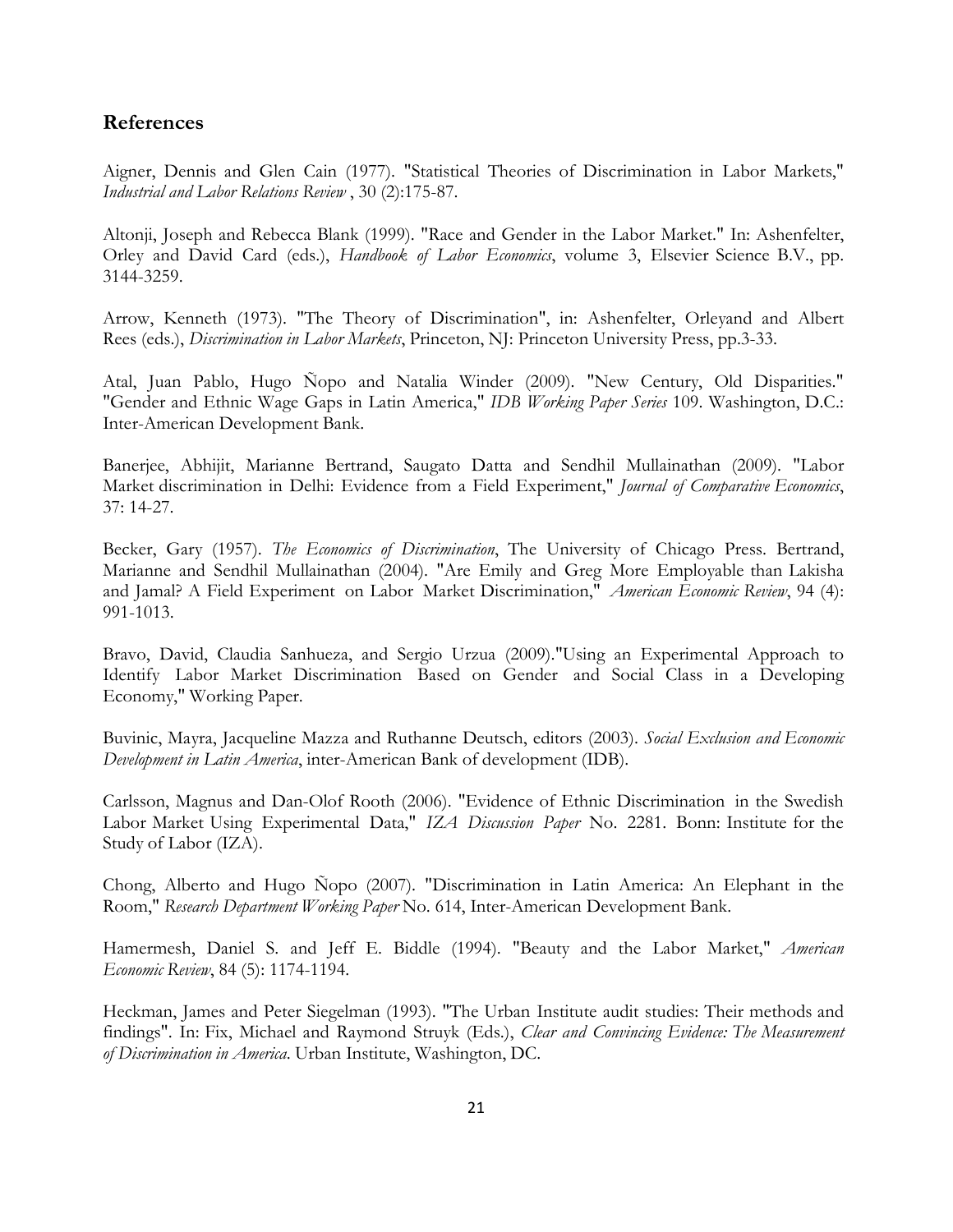Heckman, James (1998). "Detecting Discrimination," *Journal of Economic Perspectives*, 12 (2): 101-116.

Kaas, Leo and Christian Manger (2012). "Ethnic Discrimination in Germany's Labour Market: A Field Experiment," *German Economic Review*, 13(1): 1-20.

Kymlicka, Will (2002). "Estados Multiculturales y ciudadano interculturales," V Congreso Latinoamericano de Educación Intercultural Bilingüe, Lima. Mimeo.

Levitt, Steven (2004). "Testing Theories of Discrimination: Evidence from Weakest Link," *Journal of Law and Economics*, 47 (2): 431-452.

List, John (2004). "The Nature and Extent of Discrimination in the Marketplace: Evidence from the Field," *Quarterly Journal of Economics*, 119 (1): 49-89.

Mobius, Markus M. and Tanya S. Rosenblat (2006). "Why Beauty Matters," *American Economic Review*, 96 (1): 222-235.

Moreno, Martín, Hugo Ñopo, Jaime Saavedra and Máximo Torero (2012)."Detecting Gender and Racial Discrimination in Hiring Through Monitoring Intermediation Services: The Case of Selected Occupations in Metropolitan Lima, Peru," *World Development* 40 (2): 315-328.

Moser, Petra (2008). "An Empirical Test of Taste-based Discrimination: Changes in Ethnic Preferences and their Effect on Admissions to the NYSE during World War I," *NBER Working Paper* No. 14003.

Ñopo, Hugo (2009). "The Gender Wage Gap in Peru 1986-2000: Evidence from a Matching Comparisons Approach." *Research Department Working Paper* 675. Washington, D.C.: IDB.

Phelps, Edmund (1972). "The statistical theory of racism and sexism", *American Economic Review*, 62 (4): 659-661.

Ruffle, Bradley J. and Ze"ev Shtudiner (2010). "Are Good-Looking People More Employable?," *Discussion Paper* No. 10-06, Ben-Gurion University, Economics Department, Israel.

Sulmont, David (2011). "Race, ethnicity and politics in three Peruvian localities: An analysis of the 2005 CRISE Perceptions Survey in Peru." *Latin American and Caribbean Ethnic Studies*, 6 (1): 47-78.

Torero, Máximo, Jaime Saavedra, Hugo Ñopo and Javier Escobal (2003). "Is An Invisible Wall?" "The Economics of Social Exclusion in Peru." In: Buvinic, Mayra et al. (editors), *Social Exclusion and Economic Development in Latin America.* Washington, D.C.: Inter-American Development Bank.

Valdivia, Néstor, Martín Benavides, and Máximo Torero (2007). "Exclusión, identidad étnica y políticas de inclusión social en el Perú: el caso de la población indígena y la población afrodescendiente." In: GRADE (ed.), *Investigación, políticas y desarrollo en el Perú*, chapter 14, pp. 603-655. Lima: GRADE.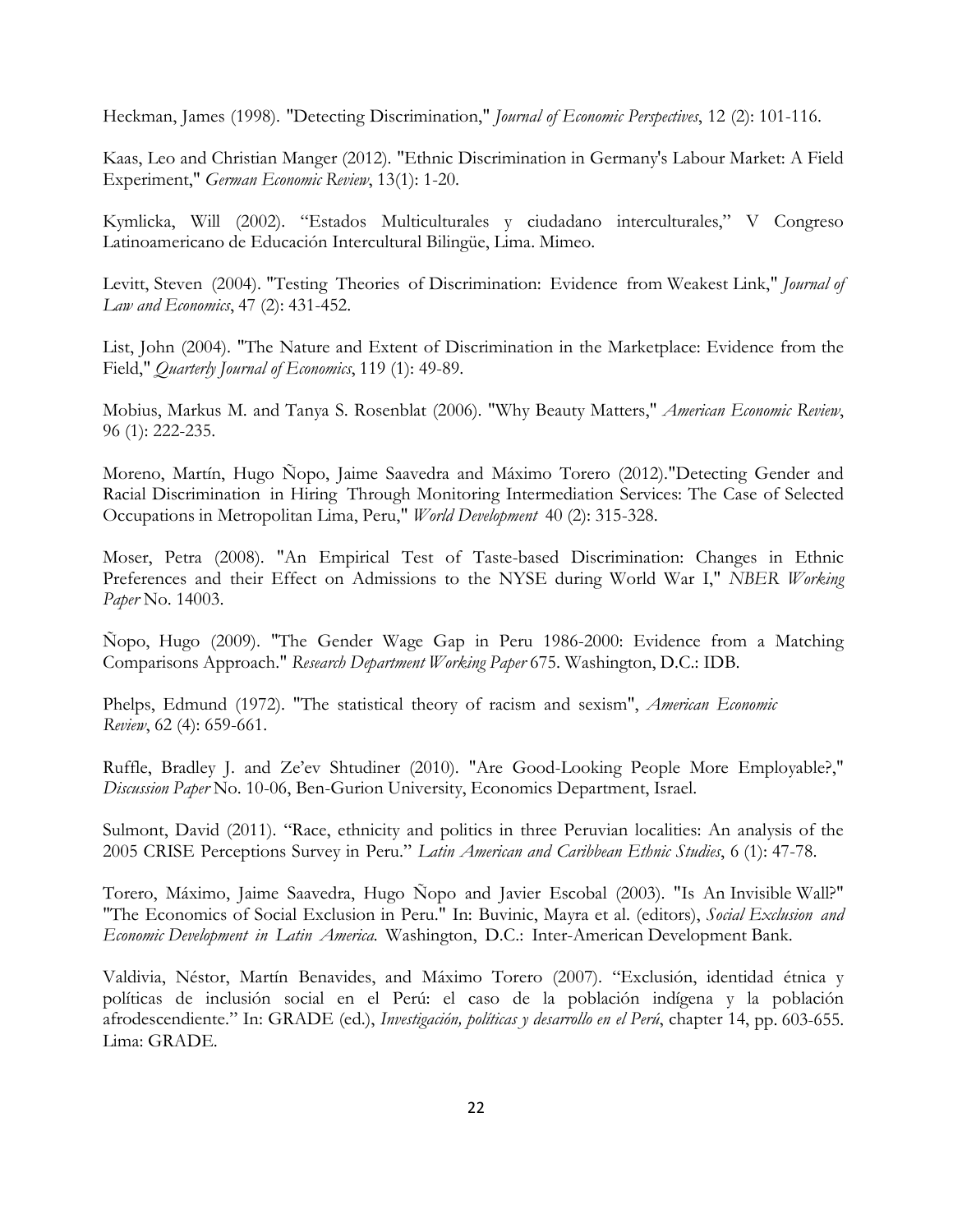## **Tables**

| Table 1: Treatments and sample size |  |  |  |  |  |
|-------------------------------------|--|--|--|--|--|
|-------------------------------------|--|--|--|--|--|

|         |            | Physical appearance (photo) |              |              |                          |  |  |
|---------|------------|-----------------------------|--------------|--------------|--------------------------|--|--|
|         |            | Indigenous                  |              | White        |                          |  |  |
|         |            | Female                      | Male         | Female       | Male                     |  |  |
| Surname | Indigenous | T1<br>(1205)                | T2<br>(1205) |              |                          |  |  |
|         | White      |                             |              | T3<br>(1205) | T <sub>4</sub><br>(1205) |  |  |

### **Table 2: Callback Rates by Sex and Surname**

| Category of  |            | N° of CVs Sent |       | Callback Rate $(\%)$ |       |              |  |  |  |  |
|--------------|------------|----------------|-------|----------------------|-------|--------------|--|--|--|--|
| Employment   |            | A. By Sex      |       |                      |       |              |  |  |  |  |
|              | Female     | Male           | Total | Female               | Male  | Total        |  |  |  |  |
| Professional | 810        | 810            | 1,620 | 10.6                 | 12.5  | 11.5 [187]   |  |  |  |  |
| Technical    | 828        | 828            | 1,656 | 8.9                  | 8.7   | 8.8 [146]    |  |  |  |  |
| Unskilled    | 772        | 772            | 1,544 | 14.5                 | 19.4  | 17.0 [262]   |  |  |  |  |
| Total        | 2,410      | 2,410          | 4,820 | 11.3                 | 13.4  | 12.3 [595]   |  |  |  |  |
|              |            |                |       | <b>B.</b> By Surname |       |              |  |  |  |  |
|              | Indigenous | White          | Total | Indigenous           | White | Total        |  |  |  |  |
| Professional | 810        | 810            | 1,620 | 7.2                  | 15.9  | $11.5$ [187] |  |  |  |  |
| Technical    | 828        | 828            | 1,656 | 6.9                  | 10.7  | 8.8 [146]    |  |  |  |  |
| Unskilled    | 772        | 772            | 1,544 | 12.6                 | 21.4  | 17.0 [262]   |  |  |  |  |
| Total        | 2,410      | 2,410          | 4,820 | 8.8                  | 15.9  | 12.3 [595]   |  |  |  |  |

Note: Number of observations appears in square brackets.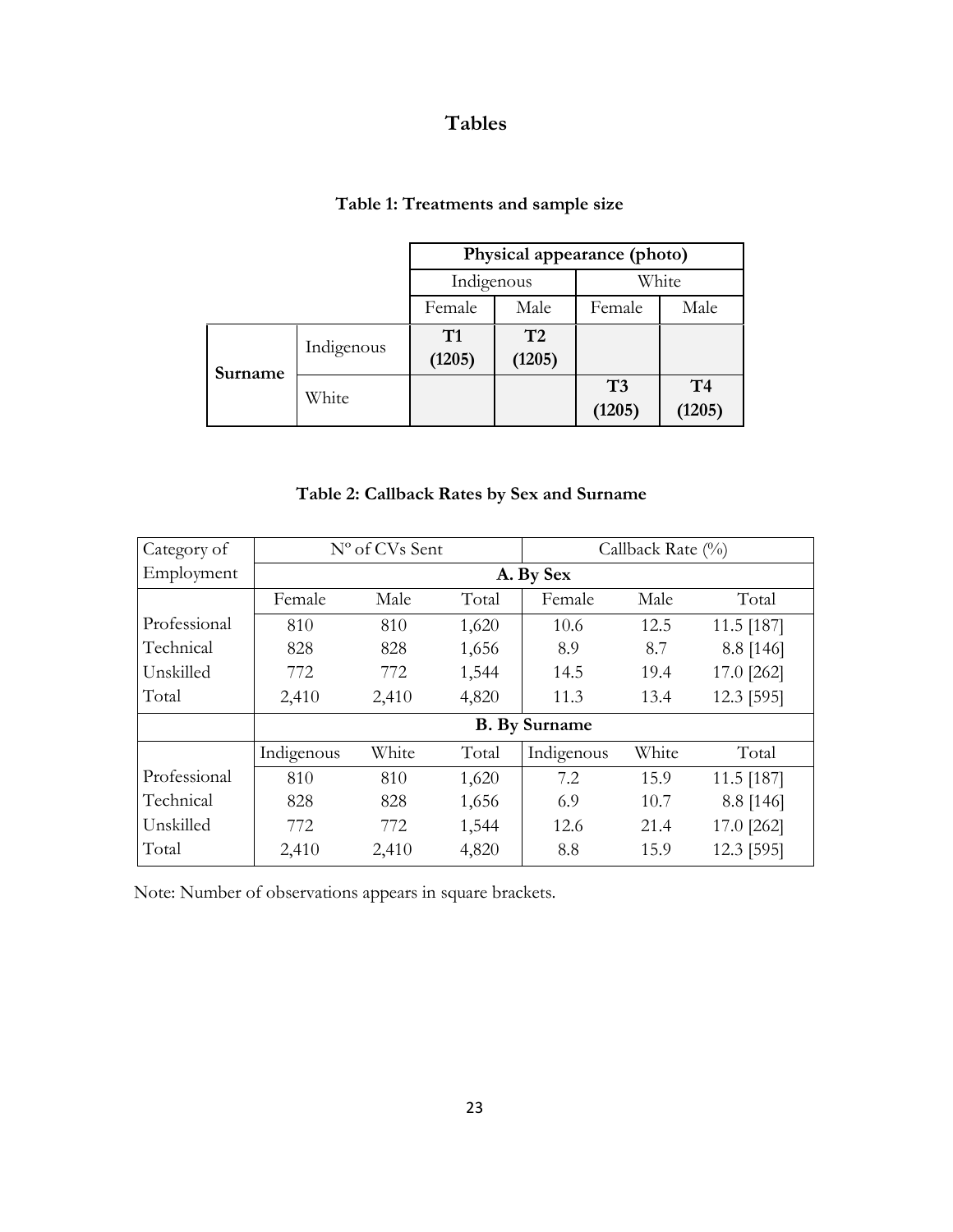|                             | Sex      |     |                   | Ratio | Difference (M - F) |              |             |  |  |  |
|-----------------------------|----------|-----|-------------------|-------|--------------------|--------------|-------------|--|--|--|
| Surname                     | Female   | N   | Male              | N     | M : F              | Percnt. pts. | P-value     |  |  |  |
| A. TOTAL                    |          |     |                   |       |                    |              |             |  |  |  |
| Total                       | $11.3\%$ | 272 | $13.4\%$          | 323   | 1.2                | 2.1          | $0.013**$   |  |  |  |
| Indigenous                  | $6.3\%$  | 76  | $11.3\%$          | 136   | 1.8                | 5.0          | $0.000$ *** |  |  |  |
| White                       | 16.3%    | 196 | 15.5%             | 187   | 1.0                | $-0.7$       | 0.692       |  |  |  |
| <b>B.</b> Professional jobs |          |     |                   |       |                    |              |             |  |  |  |
| Total                       | 10.6%    | 86  | 12.5%             | 101   | 1.2                | 1.9          | 0.122       |  |  |  |
| Indigenous                  | $5.2\%$  | 21  | $9.1\%$           | 37    | 1.8                | 4.0          | $0.015**$   |  |  |  |
| White                       | $16.0\%$ | 65  | 15.8%             | 64    | 1.0                | $-0.2$       | 0.538       |  |  |  |
|                             |          |     | C. Technical jobs |       |                    |              |             |  |  |  |
| Total                       | $8.9\%$  | 74  | $8.7\%$           | 72    | 1.0                | $-0.2$       | 0.569       |  |  |  |
| Indigenous                  | 3.6%     | 15  | $10.1\%$          | 42    | 2.8                | 6.5          | $0.000$ *** |  |  |  |
| White                       | 14.3%    | 59  | $7.2\%$           | 30    | 0.5                | $-7.0$       | $0.001***$  |  |  |  |
|                             |          |     | D. Unskilled jobs |       |                    |              |             |  |  |  |
| Total                       | 14.5%    | 112 | $19.4\%$          | 150   | 1.3                | 4.9          | $0.005***$  |  |  |  |
| Indigenous                  | 10.4%    | 40  | 14.8%             | 57    | 1.4                | 4.4          | $0.032**$   |  |  |  |
| White                       | 18.7%    | 72  | $24.1\%$          | 93    | 1.3                | 5.4          | $0.033**$   |  |  |  |

## **Table 3: Callback Rates by Sex and Category of Jobs**

\* (\*\*) [\*\*\*] Statistical significance at 10 (5) [1] percent.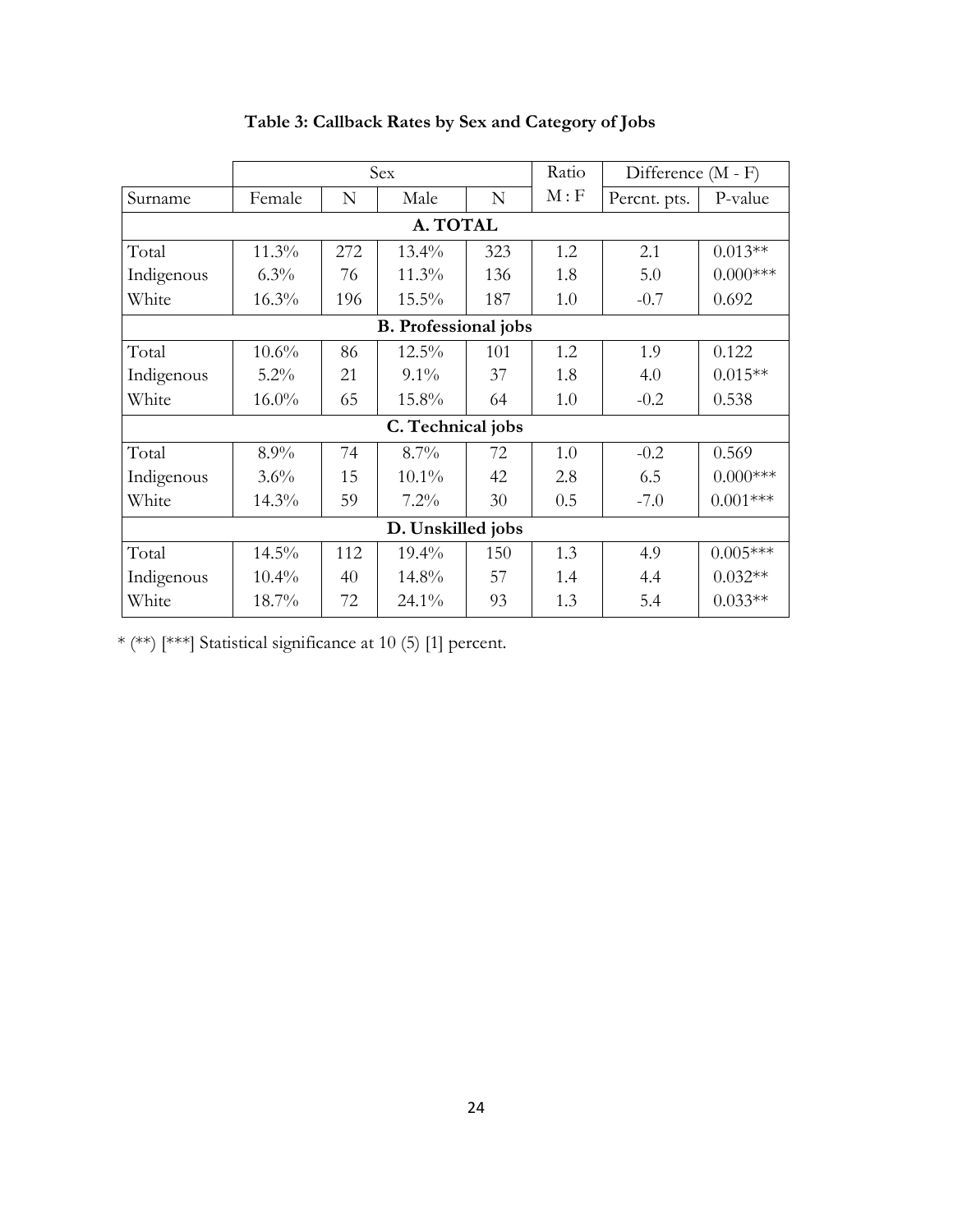|                             |            |     | Surname           | Ratio | Difference $(W - I)$ |              |             |  |  |
|-----------------------------|------------|-----|-------------------|-------|----------------------|--------------|-------------|--|--|
| Sex                         | Indigenous | N   | White             | N     | W: I                 | Percnt. pts. | P-value     |  |  |
| A. TOTAL                    |            |     |                   |       |                      |              |             |  |  |
| Total                       | $8.8\%$    | 212 | 15.9%             | 383   | 1.8                  | 7.1          | $0.000***$  |  |  |
| Male                        | 11.3%      | 136 | 15.5%             | 187   | 1.4                  | 4.2          | $0.001***$  |  |  |
| Female                      | $6.3\%$    | 76  | 16.3%             | 196   | 2.6                  | 10.0         | $0.000$ *** |  |  |
| <b>B.</b> Professional jobs |            |     |                   |       |                      |              |             |  |  |
| Total                       | $7.2\%$    | 58  | 15.9%             | 129   | 2.2                  | 8.8          | $0.000$ *** |  |  |
| Male                        | $9.1\%$    | 37  | 15.8%             | 64    | 1.7                  | 6.7          | $0.002***$  |  |  |
| Female                      | $5.2\%$    | 21  | $16.0\%$          | 65    | 3.1                  | 10.9         | $0.000$ *** |  |  |
|                             |            |     | C. Technical jobs |       |                      |              |             |  |  |
| Total                       | $6.9\%$    | 57  | $10.7\%$          | 89    | 1.6                  | 3.9          | $0.003***$  |  |  |
| Male                        | $10.1\%$   | 42  | $7.2\%$           | 30    | 0.7                  | $-2.9$       | $0.069*$    |  |  |
| Female                      | $3.6\%$    | 15  | 14.3%             | 59    | 3.9                  | 10.6         | $0.000$ *** |  |  |
|                             |            |     | D. Unskilled jobs |       |                      |              |             |  |  |
| Total                       | $12.6\%$   | 97  | 21.4%             | 165   | 1.7                  | 8.8          | $0.000***$  |  |  |
| Male                        | $14.7\%$   | 57  | $24.1\%$          | 93    | 1.6                  | 9.3          | $0.000$ *** |  |  |
| Female                      | $10.4\%$   | 40  | 18.7%             | 72    | 1.8                  | 8.3          | $0.000$ *** |  |  |

## **Table 4: Callback Rates by Surname and Category of Jobs**

\* (\*\*) [\*\*\*] Statistical significance at 10 (5) [1] percent level.

| Table 5: Physical Appearance Index: Mean Differences by Sex and Surname |  |
|-------------------------------------------------------------------------|--|
|-------------------------------------------------------------------------|--|

| Job          | Job Applicants             |           |                                     |             |  |  |  |  |
|--------------|----------------------------|-----------|-------------------------------------|-------------|--|--|--|--|
| Category     | Total                      | P-value   | Successful                          | P-value     |  |  |  |  |
|              | A. By Sex (Male vs Female) |           |                                     |             |  |  |  |  |
| Total        | Yes (Female)               | $0.010**$ | Yes (Female)                        | $0.000$ *** |  |  |  |  |
| Professional | $\rm No$                   | 0.105     | Yes (Female)                        | $0.005***$  |  |  |  |  |
| Technical    | Yes (Female)               | $0.058*$  | Yes (Female)                        | $0.000***$  |  |  |  |  |
| Unskilled    | No                         | 0.012     | No                                  | 0.241       |  |  |  |  |
|              |                            |           | B. By Surname (White vs Indigenous) |             |  |  |  |  |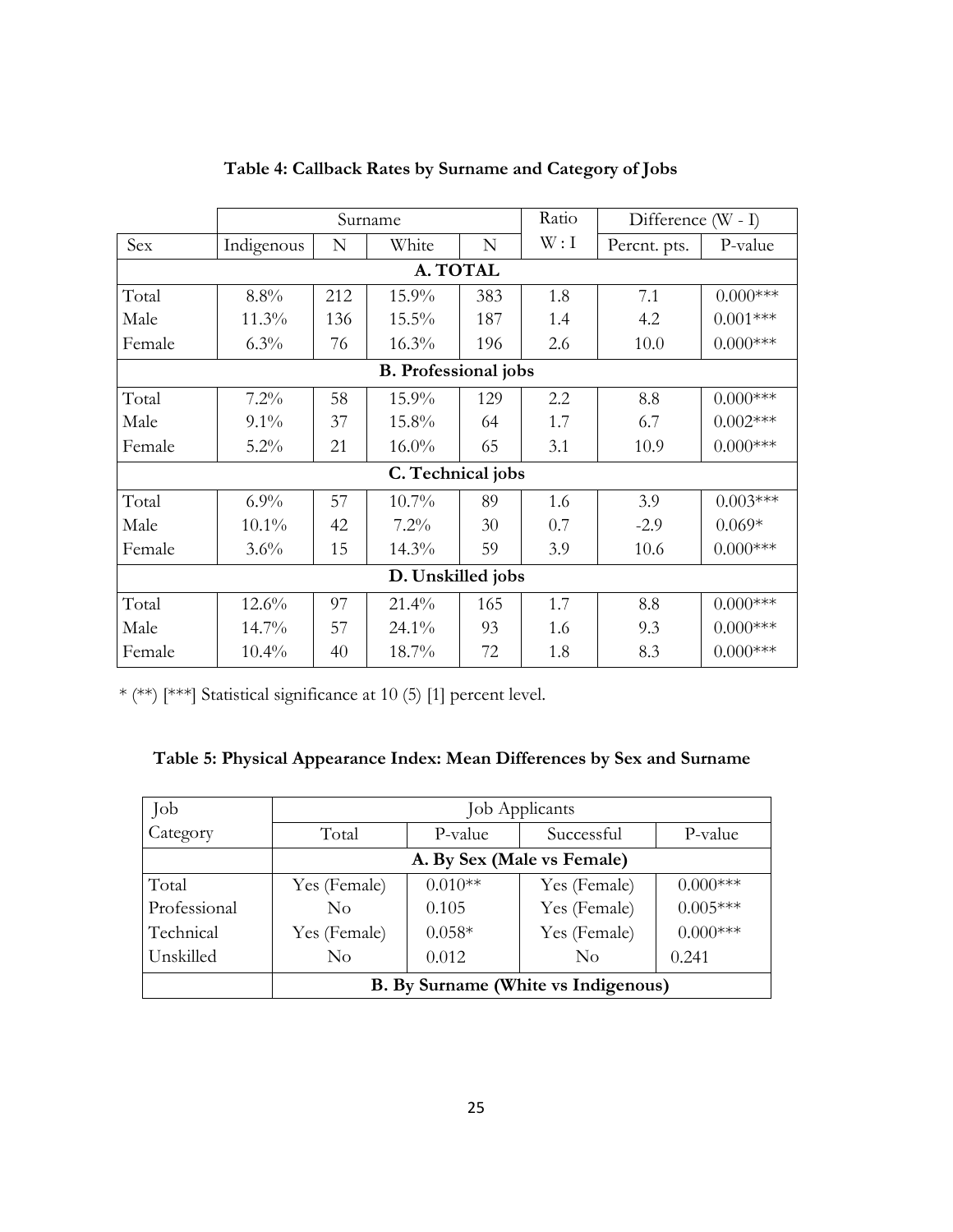| Total        | Yes (White) | $0.000$ *** | Yes (White) | $0.000***$  |
|--------------|-------------|-------------|-------------|-------------|
| Professional | Yes (White) | $0.000$ *** | Yes (White) | $0.000***$  |
| Technical    | Yes (White) | $0.000***$  | Yes (White) | $0.000***$  |
| l Unskilled- | Yes (White) | $0.000$ *** | Yes (White) | $0.000$ *** |

Variable in parentheses is the one showing a higher physical appearance index.

\* (\*\*) [\*\*\*] Statistical significance at 10 (5) [1] percent level.

| Variable                     | Ι<br>$\rm II$ |             | Story 1     |             | Story 2    |            |  |
|------------------------------|---------------|-------------|-------------|-------------|------------|------------|--|
|                              |               |             | III         | IV          | V          | VI         |  |
| Indigenous Surname           | $-0.071***$   | $-0.071***$ | $-0.071***$ | $-0.071***$ | $-0.034*$  | $-0.032*$  |  |
|                              | (0.009)       | (0.009)     | (0.009)     | (0.009)     | (0.019)    | (0.019)    |  |
| Female                       |               | $-0.021**$  | $-0.022**$  | $-0.022**$  | $-0.022**$ | $-0.022**$ |  |
|                              |               | (0.009)     | (0.009)     | (0.009)     | (0.009)    | (0.009)    |  |
| Physical Appearance          |               |             | $0.008*$    | $0.009*$    | $0.021**$  | $0.022**$  |  |
| Index <sup>a</sup>           |               |             | (0.005)     | (0.005)     | (0.010)    | (0.010)    |  |
| Constant                     | $0.143***$    | $0.154***$  | $0.154***$  | $-0.001$    | $0.136***$ | $-0.021$   |  |
|                              | (0.026)       | (0.026)     | (0.026)     | (0.032)     | (0.027)    | (0.033)    |  |
| Company Size FEs             | Υ             | Y           | Y           | Y           | Y          | Y          |  |
| <b>Economic Activity FEs</b> | N             | N           | N           | Υ           | N          | Υ          |  |
| Dependent var. mean          | 0.123         | 0.123       | 0.123       | 0.123       | 0.123      | 0.123      |  |
| N                            | 4724          | 4724        | 4724        | 4724        | 4724       | 4724       |  |
| R-Squared                    | 0.0139        | 0.0149      | 0.0156      | 0.0272      | 0.0159     | 0.0275     |  |

#### **Table 6: OLS Regression Results for the Entire Sample Dependent variable: Callback Dummy**

**Notes**. Robust standard errors in parentheses

a Columns III & IV use the normalized physical appearance index for each subsample (whites & indigenous) (story 1), while columns IV & V use the normalized physical appearance index for the entire sample (story 2).

\* (\*\*) [\*\*\*] Significance at  $10(5)$  [1] percent level.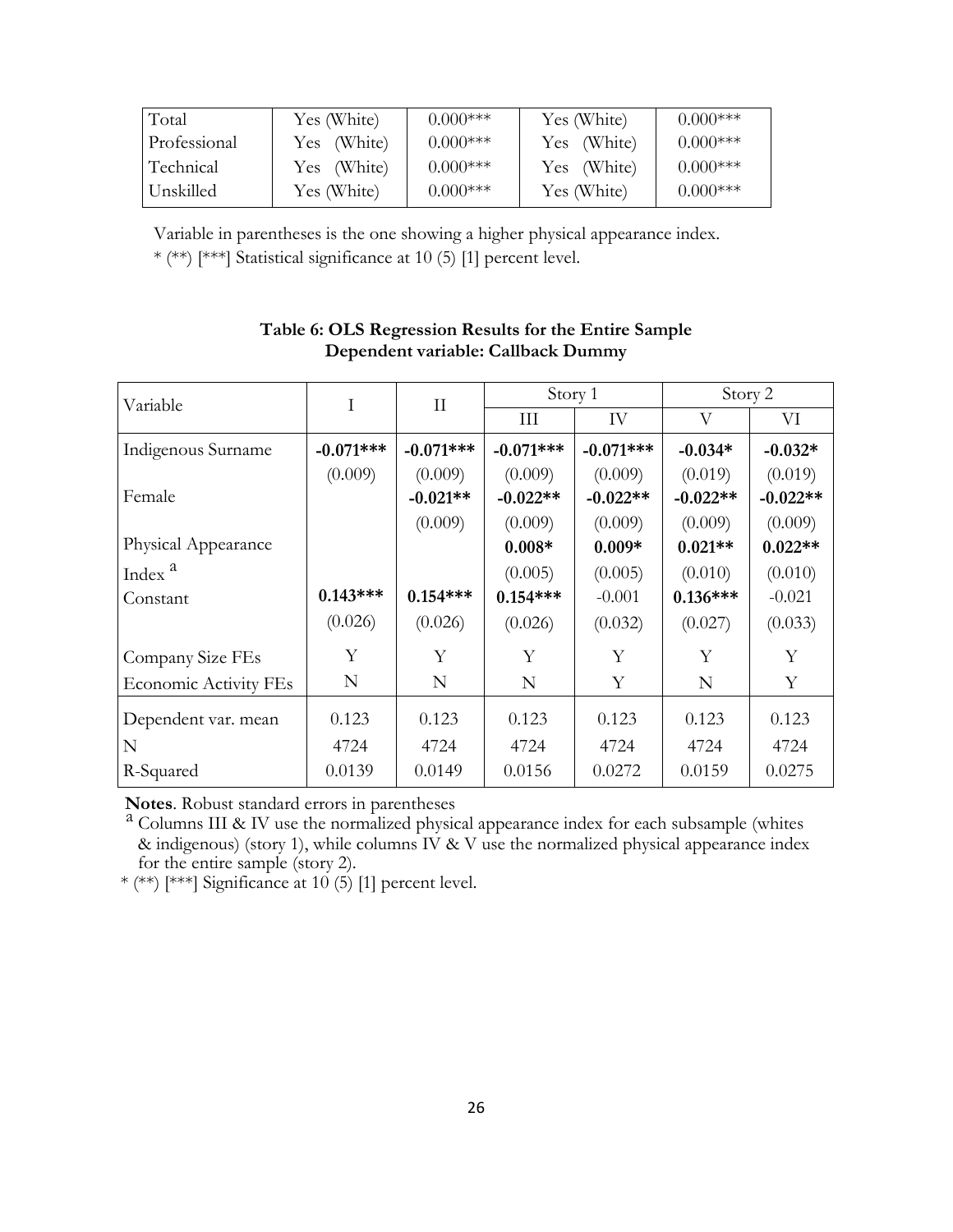| Variable                     | T           | $\mathbf{I}$      |                    | Story 1     |          | Story 2  |
|------------------------------|-------------|-------------------|--------------------|-------------|----------|----------|
|                              |             |                   | III                | IV          | V        | VI       |
| Indigenous Surname           | $-0.085***$ | $-0.085***$       | $-0.085***$        | $-0.085***$ | $-0.033$ | $-0.028$ |
|                              | (0.016)     | (0.016)           | (0.016)            | (0.016)     | (0.032)  | (0.032)  |
| Female                       |             | $-0.019$          | $-0.020$           | $-0.021$    | $-0.021$ | $-0.021$ |
|                              |             | (0.016)           | (0.016)            | (0.016)     | (0.016)  | (0.016)  |
| Physical Appearance          |             |                   | $0.012^{\ddagger}$ | $0.014*$    | $0.030*$ | $0.033*$ |
| Index <sup>a</sup>           |             |                   | (0.008)            | (0.008)     | (0.017)  | (0.017)  |
| Constant                     | 0.126       | $0.136^{\dagger}$ | $0.132^*$          | 0.014       | 0.104    | $-0.019$ |
|                              | (0.084)     | (0.127)           | (0.026)            | (0.092)     | (0.084)  | (0.095)  |
| Company Size FEs             | Υ           | Y                 | Y                  | Υ           | Y        | Y        |
| <b>Economic Activity FEs</b> | N           | N                 | NT                 | Υ           | N        | Υ        |
| Dependent var. mean          | 0.115       | 0.115             | 0.115              | 0.115       | 0.115    | 0.115    |
| N                            | 1572        | 1572              | 1572               | 1572        | 1572     | 1572     |
| R-Squared                    | 0.0203      | 0.0213            | 0.0227             | 0.0296      | 0.0233   | 0.0302   |

## **Table 7: OLS Regression Results for Professional Jobs Dependent variable: Callback Dummy**

**Notes**. Robust standard errors in parentheses.<br> **†** P-value of 0.109. <sup>‡</sup> P-value of 0.121. <sup>▲</sup> P-value of 0.115.

 $a$  Columns III & IV use the normalized physical appearance index for each subsample (whites & indigenous) (story 1), while columns IV  $\&$  V use the normalized physical appearance index for the entire sample (story 2).

\* (\*\*) [\*\*\*] Significance at 10 (5) [1] percent level.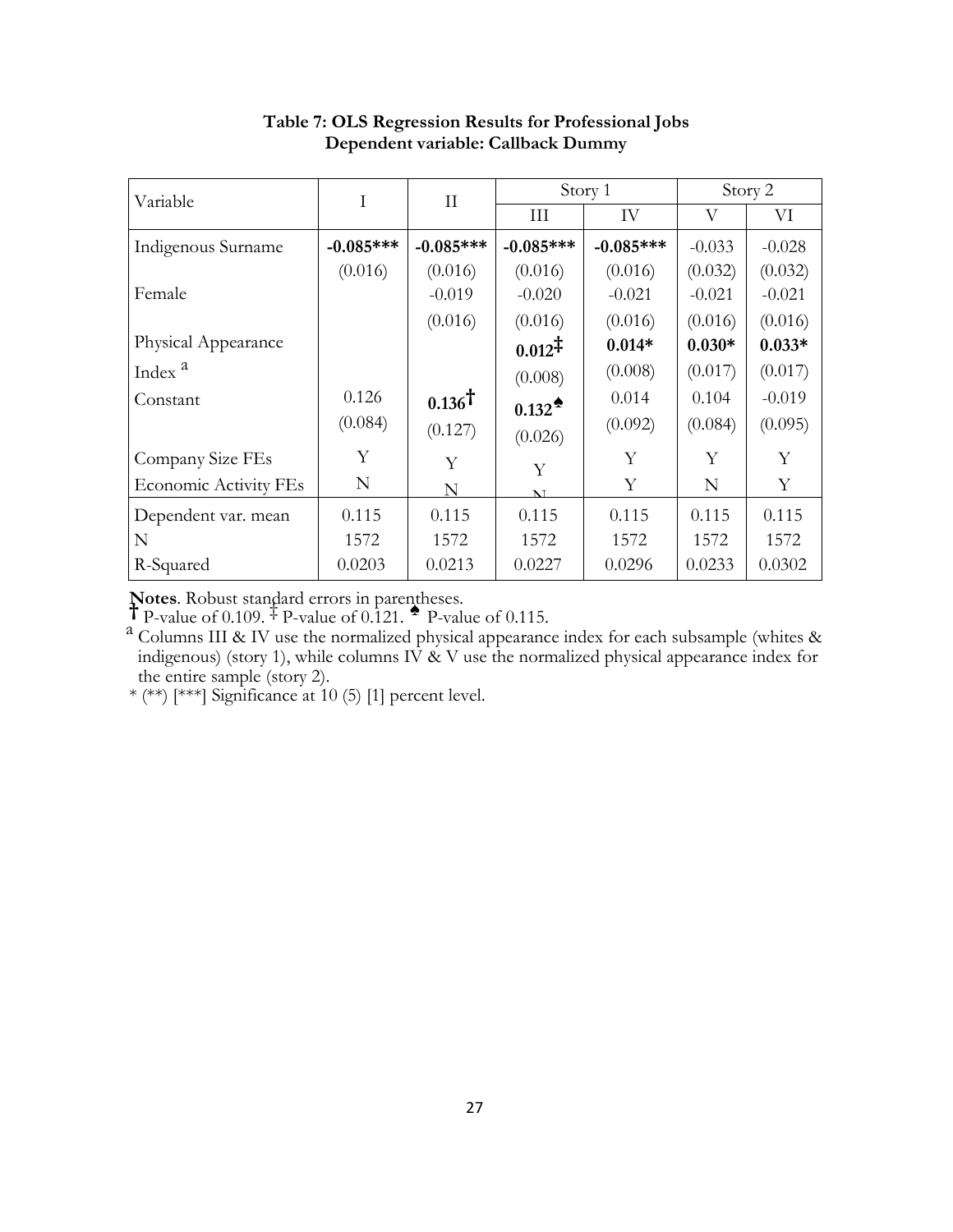#### **Table 8: OLS Regression Results for Technical Jobs Dependent variable: Callback Dummy**

| Variable                     | Ι           | П           | Story 1     |             | Story 2  |             |
|------------------------------|-------------|-------------|-------------|-------------|----------|-------------|
|                              |             |             | Ш           | IV          | V        | VI          |
| Indigenous Surname           | $-0.039***$ | $-0.039***$ | $-0.039***$ | $-0.039***$ | $-0.013$ | $-0.014$    |
|                              | (0.014)     | (0.014)     | (0.014)     | (0.014)     | (0.026)  | (0.027)     |
| Female                       |             | 0.002       | 0.002       | 0.002       | 0.001    | 0.001       |
|                              |             | (0.014)     | (0.014)     | (0.014)     | (0.014)  | (0.014)     |
| Physical Appearance          |             |             | 0.005       | 0.004       | 0.014    | 0.014       |
| Index <sup>a</sup>           |             |             | (0.007)     | (0.007)     | (0.014)  | (0.015)     |
| Constant                     | $0.020**$   | $0.018*$    | $0.019*$    | $-0.129***$ | 0.006    | $-0.141***$ |
|                              | (0.010)     | (0.011)     | (0.011)     | (0.037)     | (0.011)  | (0.039)     |
| Company Size FEs             | Υ           | Y           | Y           | Y           | Y        | Υ           |
| <b>Economic Activity FEs</b> | N           | N           | N           | Υ           | N        | Υ           |
| Dependent var. mean          | 0.088       | 0.088       | 0.088       | 0.088       | 0.088    | 0.088       |
| N                            | 1632        | 1632        | 1632        | 1632        | 1632     | 1632        |
| R-Squared                    | 0.0113      | 0.0113      | 0.0115      | 0.0296      | 0.0119   | 0.0299      |

**Notes**. Robust standard errors in parentheses.<br><sup>a</sup> Columns III & IV use the normalized physical appearance index for each subsample (whites &

indigenous) (story 1), while columns IV & V use the normalized physical appearance index for the entire sample (story 2).

\* (\*\*) [\*\*\*] Significance at  $10$  (5) [1] percent level.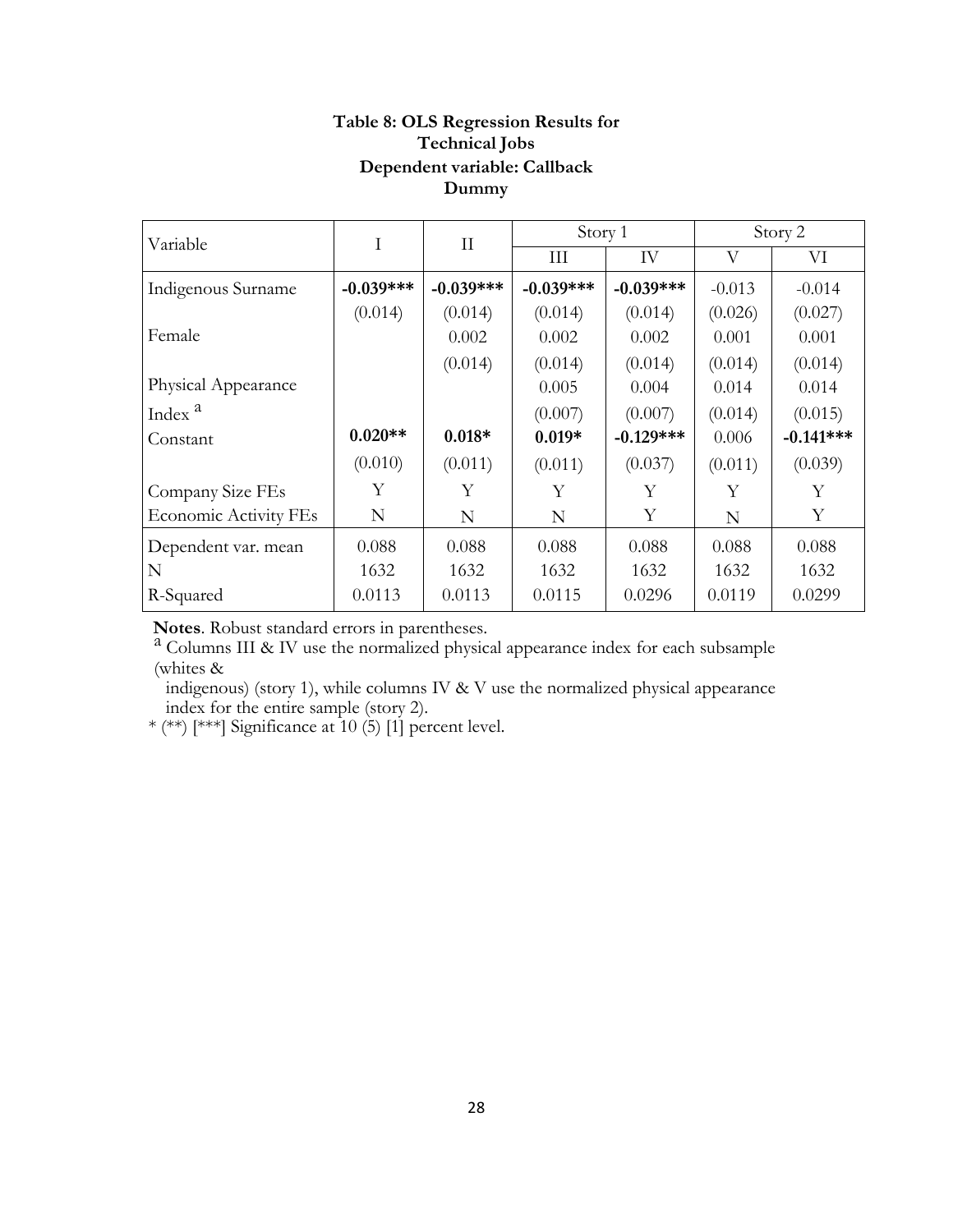## **Table 9: OLS Regression Results for Unskilled Jobs Dependent variable: Callback Dummy**

| Variable                     | Ι           | $\rm II$    | Story 1           |             | Story 2           |             |
|------------------------------|-------------|-------------|-------------------|-------------|-------------------|-------------|
|                              |             |             | Ш                 | IV          | V                 | VI          |
| Indigenous Surname           | $-0.089***$ | $-0.089***$ | $-0.090$ ***      | $-0.090***$ | $-0.038$          | $-0.041$    |
|                              | (0.019)     | (0.018)     | (0.019)           | (0.019)     | (0.036)           | (0.036)     |
| Female                       |             | $-0.047***$ | $-0.049***$       | $-0.049***$ | $-0.049***$       | $-0.049***$ |
|                              |             | (0.018)     | (0.019)           | (0.019)     | (0.019)           | (0.019)     |
| Physical Appearance          |             |             | $0.013^{\dagger}$ | 0.013       | $0.029^{\dagger}$ | 0.028       |
| Index <sup>a</sup>           |             |             | (0.005)           | (0.009)     | (0.019)           | (0.018)     |
| Constant                     | $0.545***$  | $0.568***$  | $0.573***$        | $0.688***$  | $0.548***$        | $0.664***$  |
|                              | (0.127)     | (0.127)     | (0.126)           | (0.164)     | (0.127)           | (0.165)     |
| Company Size FEs             | Y           | Υ           | Y                 | Υ           | Y                 | Υ           |
| <b>Economic Activity FEs</b> | N           | N           | N                 | Υ           | N                 | Υ           |
| Dependent var. mean          | 0.170       | 0.170       | 0.170             | 0.170       | 0.170             | 0.170       |
| N                            | 1520        | 1520        | 1520              | 1520        | 1520              | 1520        |
| R-Squared                    | 0.0430      | 0.0470      | 0.0483            | 0.0796      | 0.0485            | 0.0798      |

**Notes**. Robust standard errors in parentheses.

 $\uparrow$  P-value of 0.116.

a Columns III & IV use the normalized physical appearance index for each subsample (whites &

indigenous) (story 1), while columns IV & V use the normalized physical appearance index for the entire sample (story 2).

\* (\*\*) [\*\*\*] Significance at  $10(5)$  [1] percent level.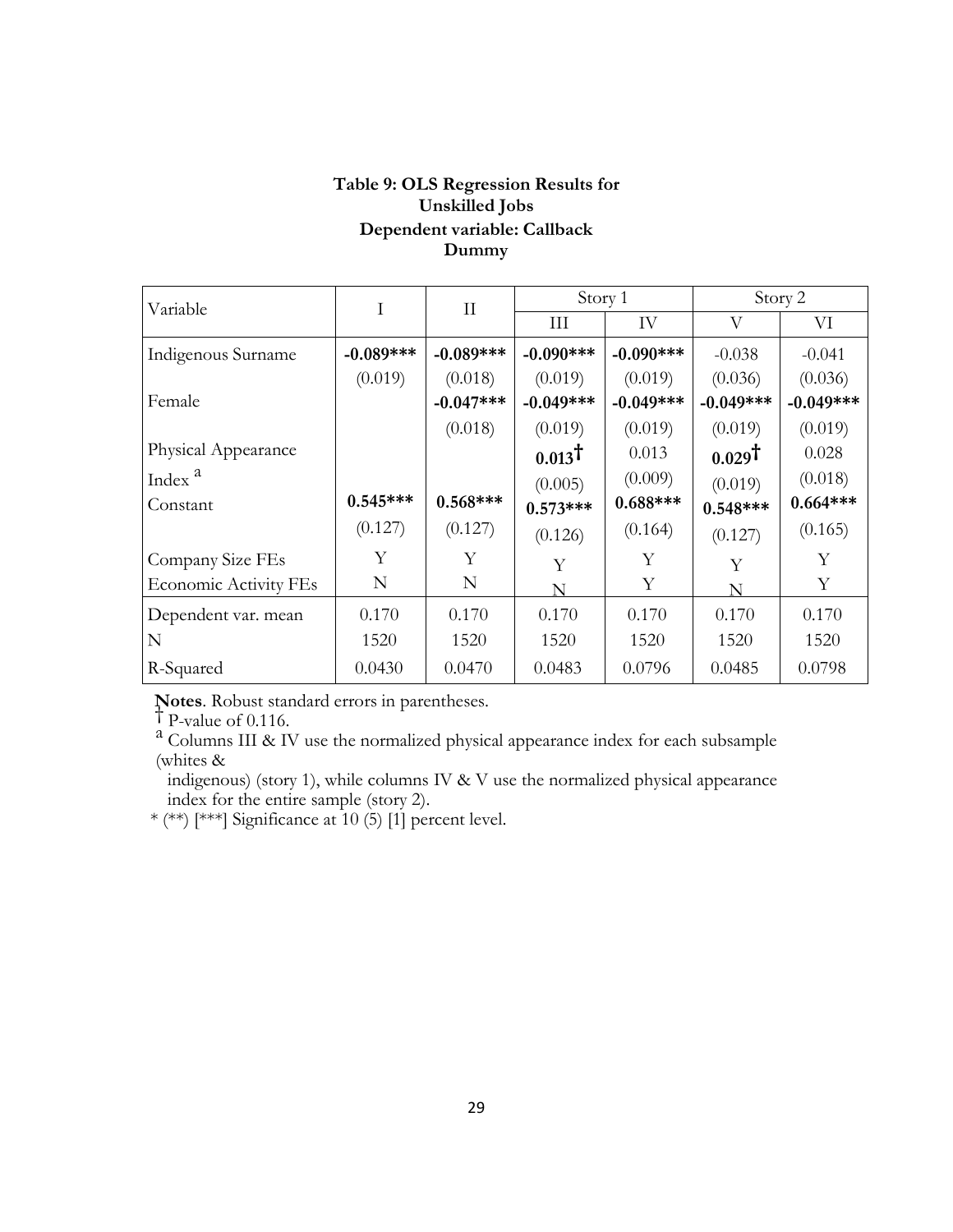#### **Annexes**

## **Annex 1: Summary Statistics**

| Applicant<br>Characteristics | Surname                 | Indigenous              | 1205 | $50.0\%$ |
|------------------------------|-------------------------|-------------------------|------|----------|
|                              |                         | White                   | 1205 | $50.0\%$ |
|                              | Sex                     | Female                  | 1205 | $50.0\%$ |
|                              |                         | Male                    | 1205 | $50.0\%$ |
| Job<br>Characteristics       | <b>Job Category</b>     | Professional            | 1544 | $32.0\%$ |
|                              |                         | Technical               | 1656 | $34.4\%$ |
|                              |                         | Unskilled               | 1620 | $33.6\%$ |
|                              | Experience<br>Requested | None                    | 3496 | $72.5\%$ |
|                              |                         | Up to One Year          | 436  | $9.1\%$  |
|                              |                         | Btw One and Two Years   | 456  | $9.5\%$  |
|                              |                         | Three to More Years     | 432  | $9.0\%$  |
|                              | Public/Office           | Job Dealing with Public | 1624 | $33.7\%$ |
|                              |                         | Office                  | 3196 | 66.3%    |
| Company<br>Characteristics   | Company<br>Size         | 1: Micro                | 2430 | $51.4\%$ |
|                              |                         | 2                       | 1250 | $26.5\%$ |
|                              |                         | 3: Medium               | 876  | 18.5%    |
|                              |                         | 4                       | 148  | $3.1\%$  |
|                              |                         | 5: Large                | 20   | $0.4\%$  |

1 Proxied by the job ad size published in the newspapers. 96 job ads were obtained from *Aptitus* Web site.